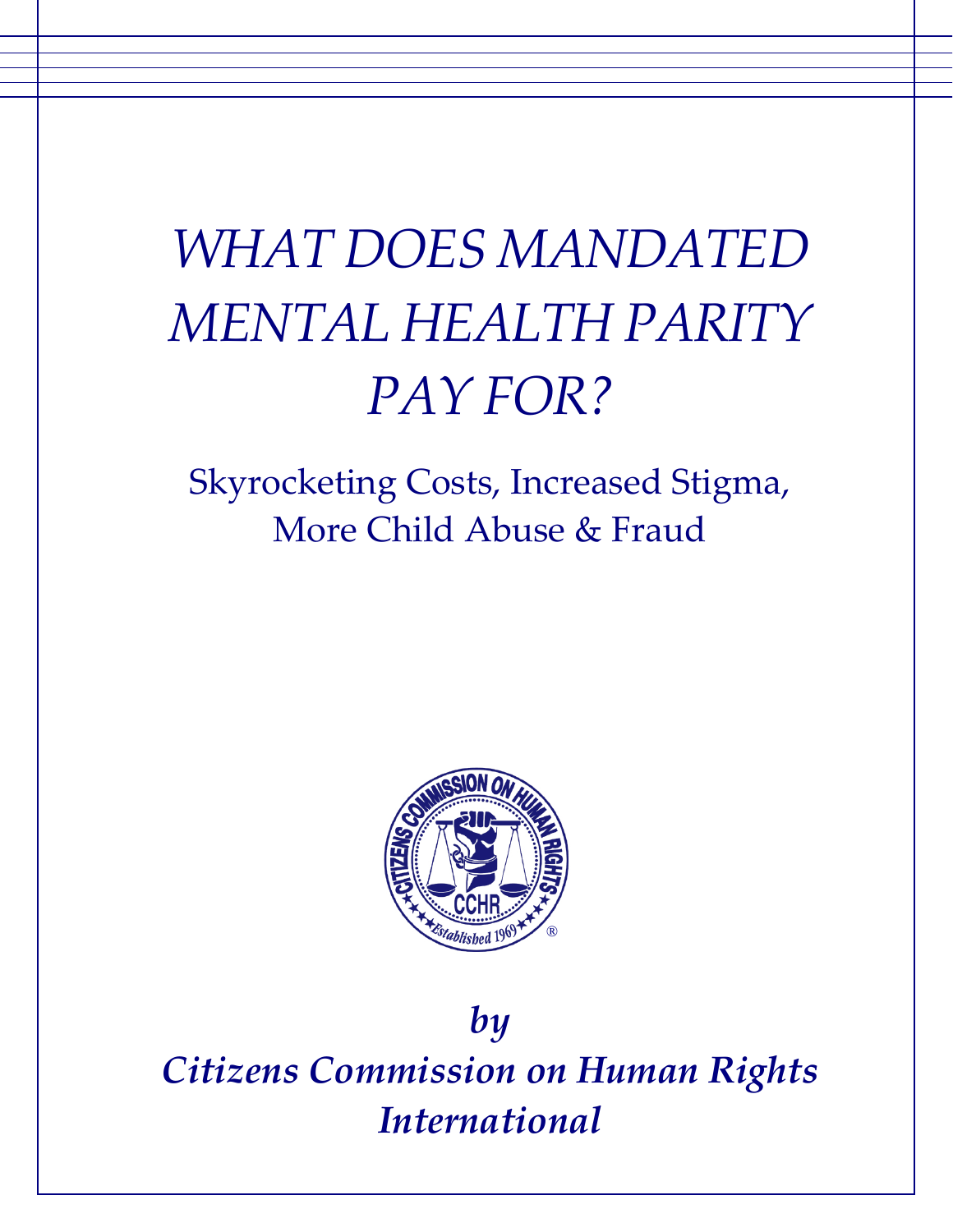## **Introduction**

ather than creating beneficial results, less stigma and better health care services, Rather than creating beneficial results, less stigma and better health care services,<br>
In andated mental health parity relies on un-scientific diagnoses and creates exorbitant costs at a time when America can ill afford it. Corporate bankruptcies and continuing corporate layoffs have become virtual daily news items in the financial press. The jobless rate is now 6%, an eight year high. The stock market continues its long-term slide; business investment fell for a fifth consecutive quarter.

How then can Congress, itself, facing a budget deficit that may reach \$100 billion in 2002, consider mandating, indeed forcing, increased health costs onto the backs of American business? Recently, President Bush told Congress, "If we restrain spending…if we react responsibly, we can return to a balanced budget." "Parity" will only saddle the nation's businesses with yet more operating overhead in these times of severe economic stress.

Moreover, no one is looking at the costs in human terms. With little to no accountability in the mental health system, it is no small wonder that more people die in our nation's psychiatric hospitals than American soldiers killed in ten wars, including World Wars I and II, the Vietnam War and Korean War. Today, 150 people, many of them children, die each year due to violent restraint procedures in psychiatric facilities. And while releasing patients into the community may seem humane, the *New York Times* recently exposed how 960 people died between 1995 and 2001 in the state's group homes for the mentally ill.

#### **Consider the real costs of Mandated Mental Health Parity:**

- The Congressional Budget Office (CBO) estimates that over the next 10 years "parity" will cost American taxpayers \$23 billion.
- With mental health practitioners perpetrating more fraud than any other sector of medicine, about \$4.5 billion in mental health care fraud is committed each year and will cost taxpayers more than \$60 billion over the next ten years.
- About one‐third of outpatient psychiatric treatment is unnecessary, costing Medicare and Medicaid alone up to \$185 million a year. With massive fraud also occurring in the private mental health insurance sector, some \$336 million per year is being fraudulently spent by the mental health industry.
- "Parity" will increase insurance premiums anywhere from 10% to 40%.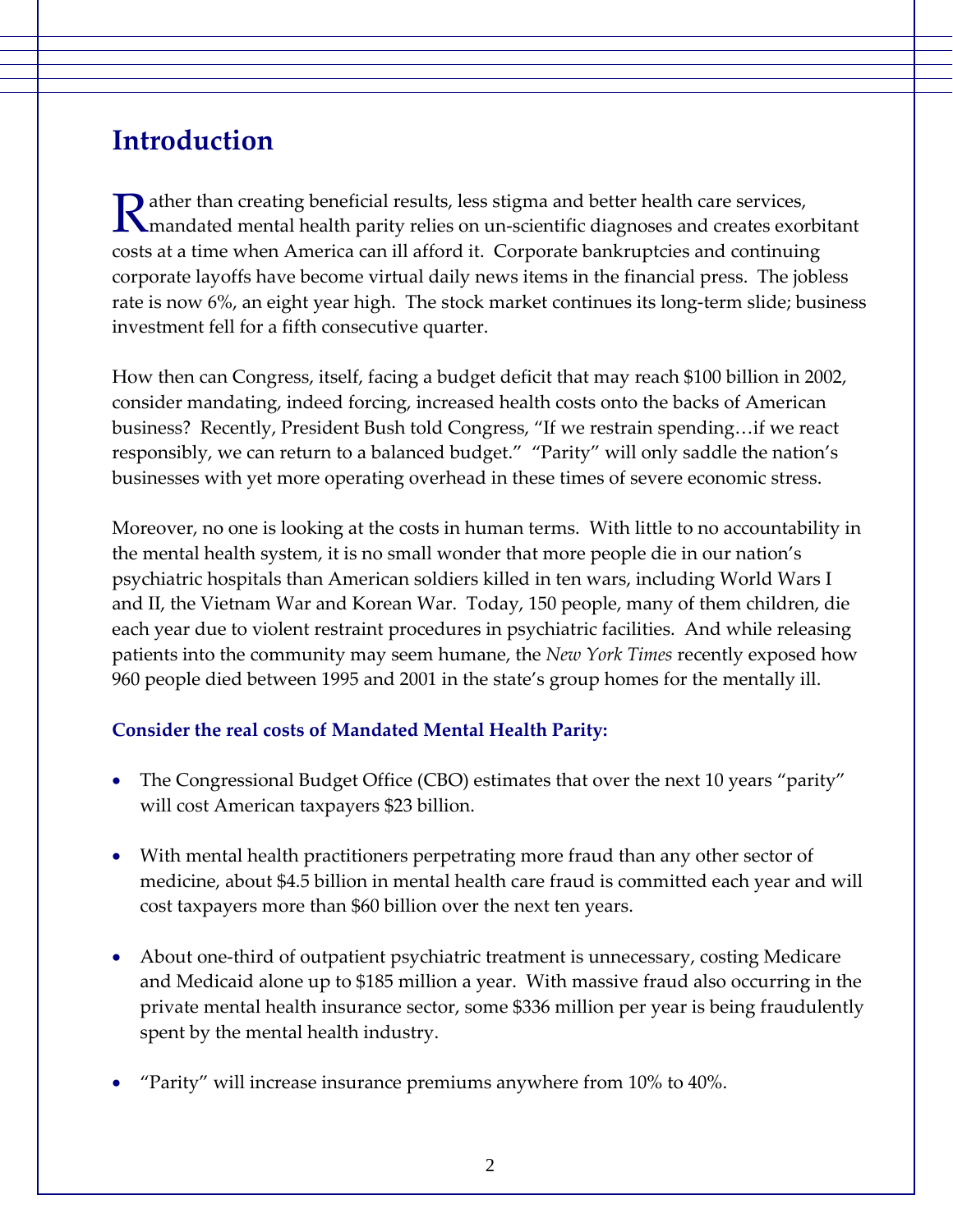- Mandated mental health will force between one and three million people into the ranks of the uninsured.
- "Parity" will escalate the brain and physical damage to patients caused by psychiatric "medications" and increase the number of patients dying from prescribed drug use. When "neuroleptics," prescribed largely for schizophrenics or those with "serious mental illness," were introduced, they killed 5,000 Americans each year, or 13 people *every* day.
- Today, six million American children are prescribed mind-altering cocaine-like stimulants, antidepressants and other psychiatric drugs. That figure is predicted to soon reach 10 million—that's 1,140 children every hour on a psychiatric drug, 19 every minute and one every three seconds. With parity, we can expect this to double.
- Because of the ambiguous and unscientific nature of psychiatry's *Diagnostic and Statistical Manual of Mental Disorders* (DSM), reimbursement will be misused and thousands of patients could be unnecessarily treated.
- The "newer medications" being offered under parity falsely claim to offer real hope and treatment for "serious mental illness." However, the FDA found clinical trials for three of these drugs to be biased, with fabricated stories of superiority enabling the drugs to be sold at *30 times* the price of the old neuroleptic drugs.
- The "newer medications" have been shown to cause a potentially fatal depletion of white blood cells in up to 2% of patients; 145 patients in clinical trials involving four of these new drugs died; 36 patients in clinical trials committed suicide; and 84 experienced such serious life-threatening effects that they required hospitalization.

Additionally, untreated mental illness does not cost the country \$300 million. "*This \$300 million cost is an unprovable argument that's always made. We're told that we'll save money, but costs always rise. We're saving money right now into the poorhouse,"* writes Michael Tanner, Director of Health and Welfare Studies Cato Institute*.* 1

On the contrary, mandated mental health parity is a blank check. It cannot effectively exist because there is no parity in the diagnosis of mental health problems compared to real physical conditions that can be accurately tested for and diagnosed. Psychiatrists cannot distinguish between a mental disorder and no mental disorder, with even their own billing manual admitting this. While some patient advocacy groups, heavily funded by drug interests, and the mental health lobby, purport that mental illness is like a physical disease such as diabetes, cancer, or epilepsy, scientific evidence simply doesn't substantiate this.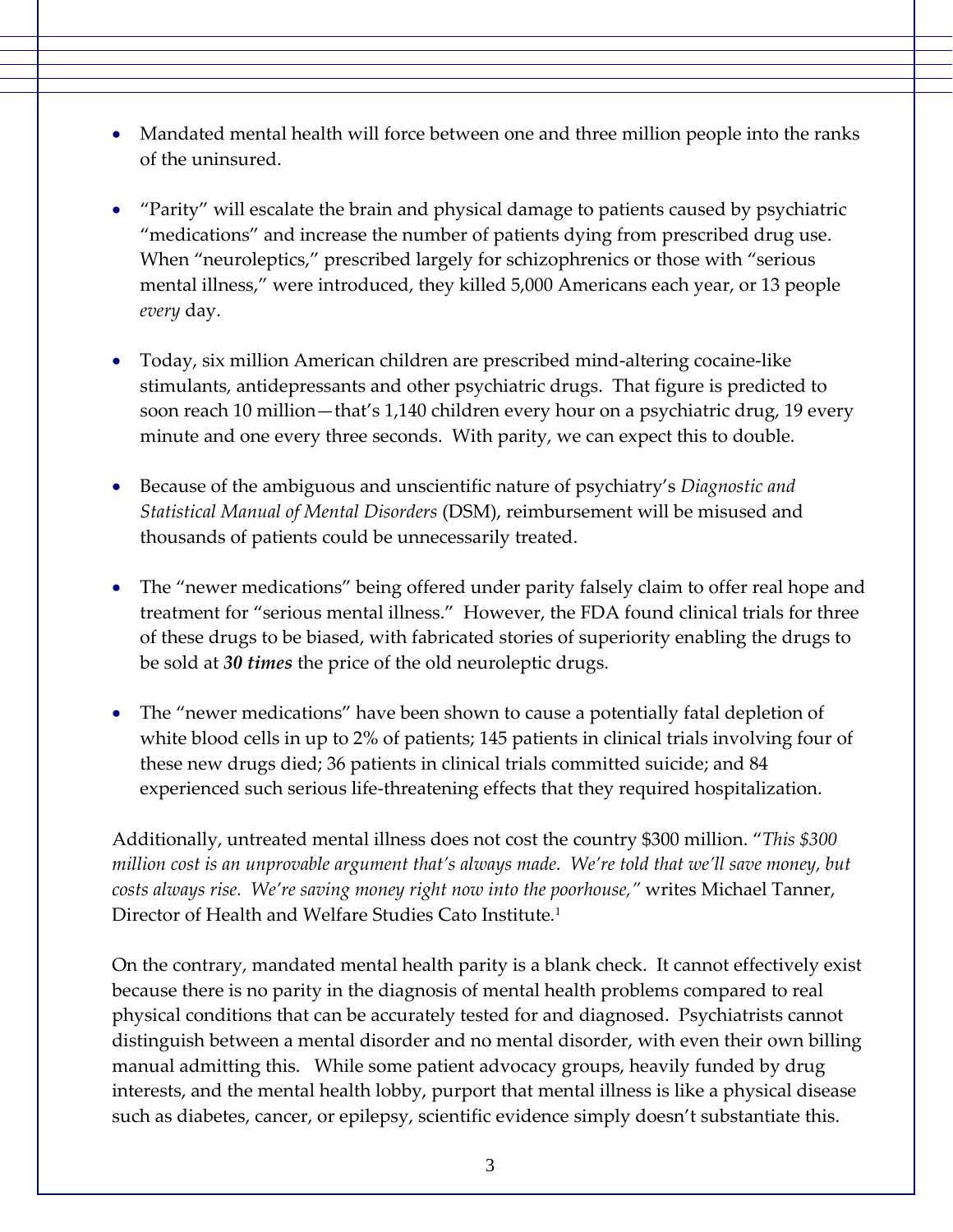## **Increased Insurance Premiums & Spiraling Costs**

**While the Congressional Budget Office (CBO) claims that mental health parity will only increase insurance premiums by 1%, estimates based on already existing mandates show this to be untrue. The increase could be anywhere from 10% to 40%.**

- Coverage for psychiatric hospital stays alone increases premiums by 12%.2
- In 2001, the National Association of Health Underwriters reported that insurance premiums can increase by 11.4%, while *The Business Journal* put the costs as high as  $40\%$ <sup>3</sup>
- Generally, the already existing 1000 benefit mandates have added as much as 25% to the cost of insurance premiums. A National Federation of Independent Businesses study conducted on its 600,000 members "has also shown that existing state benefit mandates can increase premiums by up to 30%."4
- Already, health care costs are being driven out of control by litigation, malpractice suits, fraud and use of drugs and medical devices. An April 2002 PriceWaterhouseCooper's report estimates that government mandates and regulations, which have already increased 25‐fold between 1970 and 1996, will add \$10 billion to the overall increase in health premiums.*<sup>5</sup>*
- A 1999 SAMHSA report showed that substance abuse parity mandates *alone* increases insurance premiums by 3.6%.<sup>6</sup>

While the federal parity proposals do not include treatment of substance abuse or chemical dependency, there are demands for coverage for all 374 mental disorders in the *Diagnostic Statistical Manual of Mental Disorders*. This includes substance abuse "disorders," such as "Amphetamine Use Disorder," "Cannabis‐Induced Disorders," "Inhalant‐Induced Disorders," "Nicotine Withdrawal Disorder," "Sedative, Hypnotic Disorders," and "Caffeine‐Related Disorders."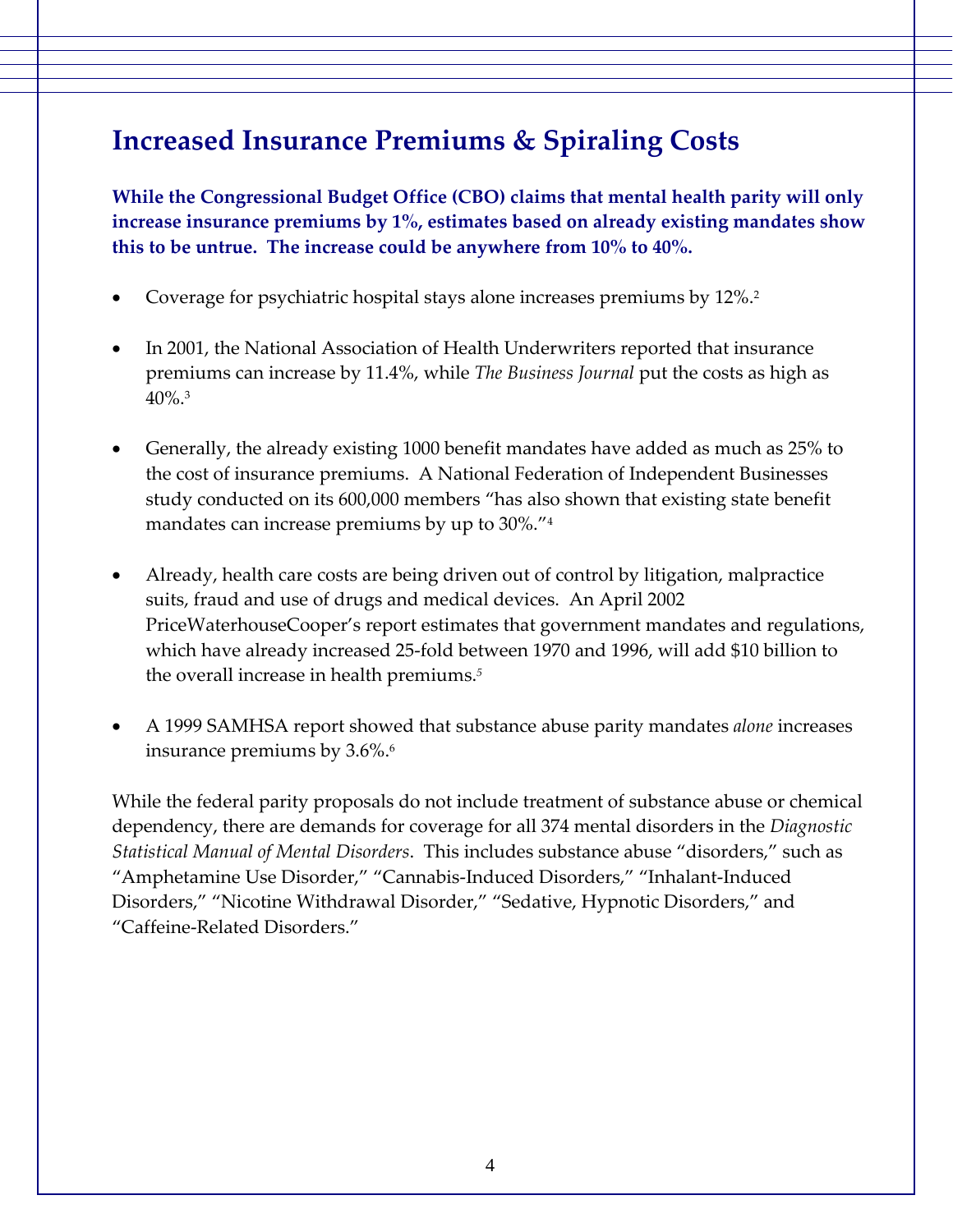## **Discriminating Against the Uninsured**

**Based on current estimates, Mandated Mental Health Parity will increase the number of uninsured anywhere from one to three million people.**

- In 1996, the CBO estimated that the 1% increase in health insurance premiums would increase the number of uninsured Americans by 200,000. However, private economists put the figure between 300,000 and one million, while the National Association of Health Underwriters has shown it will drive another two to three million Americans into the ranks of the uninsured.<sup>7</sup>
- In April 2002, the National Center for Policy Analysis warned that 25.2% of all uninsured people nationwide lack health insurance benefits because of mandated benefits. In 1996, 40.3 million Americans were uninsured, meaning between 5.6 and 10.2 million individuals are being priced out of the insurance market by mandated benefits.8
- A study in 1998 had previously warned us of this: Dr. William Custer showed that people living in states with mandated mental health coverage were nearly 6% more likely to be uninsured than people in states without mandated benefits.<sup>9</sup>
- "By one estimate, one of out every four uninsured people has been priced out of the market by state‐mandated health insurance laws," stated Pete du Pont, former governor of Delaware and Chairman of the National Center for Policy Analysis in 1997.10

## **Mental Health Treatment 300% More Costly Than Health Treatment**

**With mental health treatment costing up to 300% more than general medical treatment, spiraling costs are imminent. Dr. Mark Schiller, psychiatrist and Senior Fellow in Medical Studies at the California‐based Pacific Research Institute for Public Policy, states that** *"historically, psychiatric and substance abuse facilities quickly appear to take advantage of new insurance reimbursement sources. These facilities go on to promote their services extensively, leading to further increases in expenditures and ultimately higher insurance premiums***."11**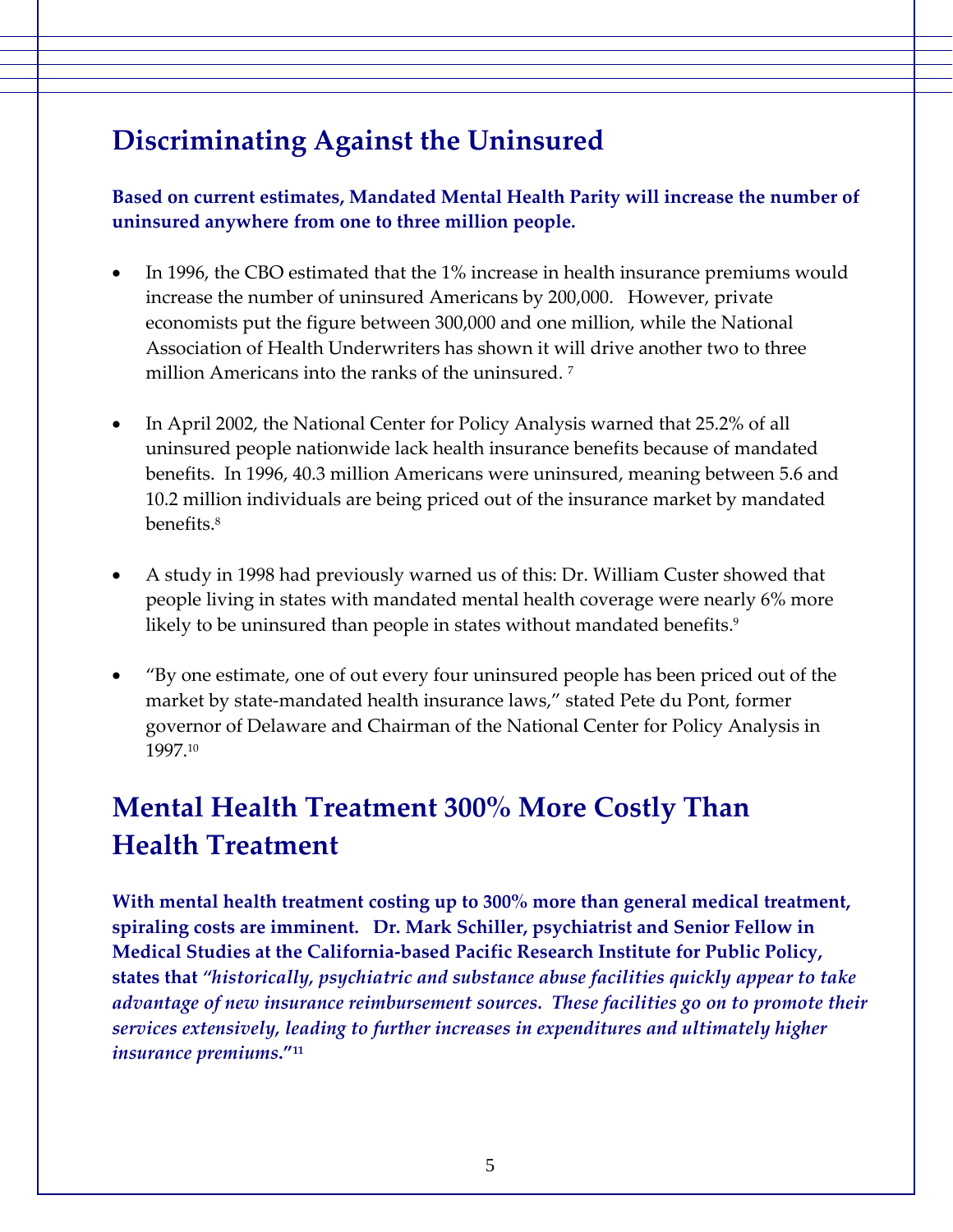- According to a recent study by the Health Enhance Research Organization, a consortium of employers, "depressed" employees incurred 70% more medical costs than employees without such problems.12
- Mandated chemical dependency treatment coverage alone has already increased costs by 9% in those states that have adopted this type of mandate.<sup>13</sup>
- When insurance coverage for mental health care began in the 1950s, coverage was comparable to that for general medical services. Aetna and Blue Cross/Blue Shield offered generous coverage for mental health services. While their total health care expenditures tripled between 1966 and 1975, mental health care expenditures *increased* by over *six* times.14
- In Maryland, a 1992 Blue Cross/Blue Shield Association documented, "The most expensive individual benefits were estimated to be substance abuse treatment services and mental health care services…." Outpatient mental health care visits increased 21% once mandates were expanded—from 448,000 in 1983 to 800,000 in 1986.15

## **Soaring Drug Costs**

**An increasing percentage of mental health care costs go toward psychiatric drugs that can damage the brain and physically harm patients. Spending on drugs generally is rising at three times or more the rate of inflation.16** 

- On October 5, 2001, *The Wall Street Journal* reported, "Mental health is already a big expense for employers. Brand‐name antidepressants have been among the most commonly prescribed medicines that companies pay for…."17
- Texas now spends more money on psychiatric drugs for low‐income residents than on any other type of prescription drug. Those costs have more than doubled since 1996, when mental health medications were the third largest category of expenditures. These drugs make up the largest category of expenditures among the top 200 drugs, accounting for \$148 million; \$37 million was spent on three of the newer antidepressants (SSRIs) and \$57 million on three anti‐psychotic drugs alone.18
- In 2000, where direct to consumer drug marketing occurs, the average total health care cost per person—a significant portion of which was prescriptions—was \$3,724, while the average figure in Europe was \$1,660, where there is a ban on prescription drug advertising.19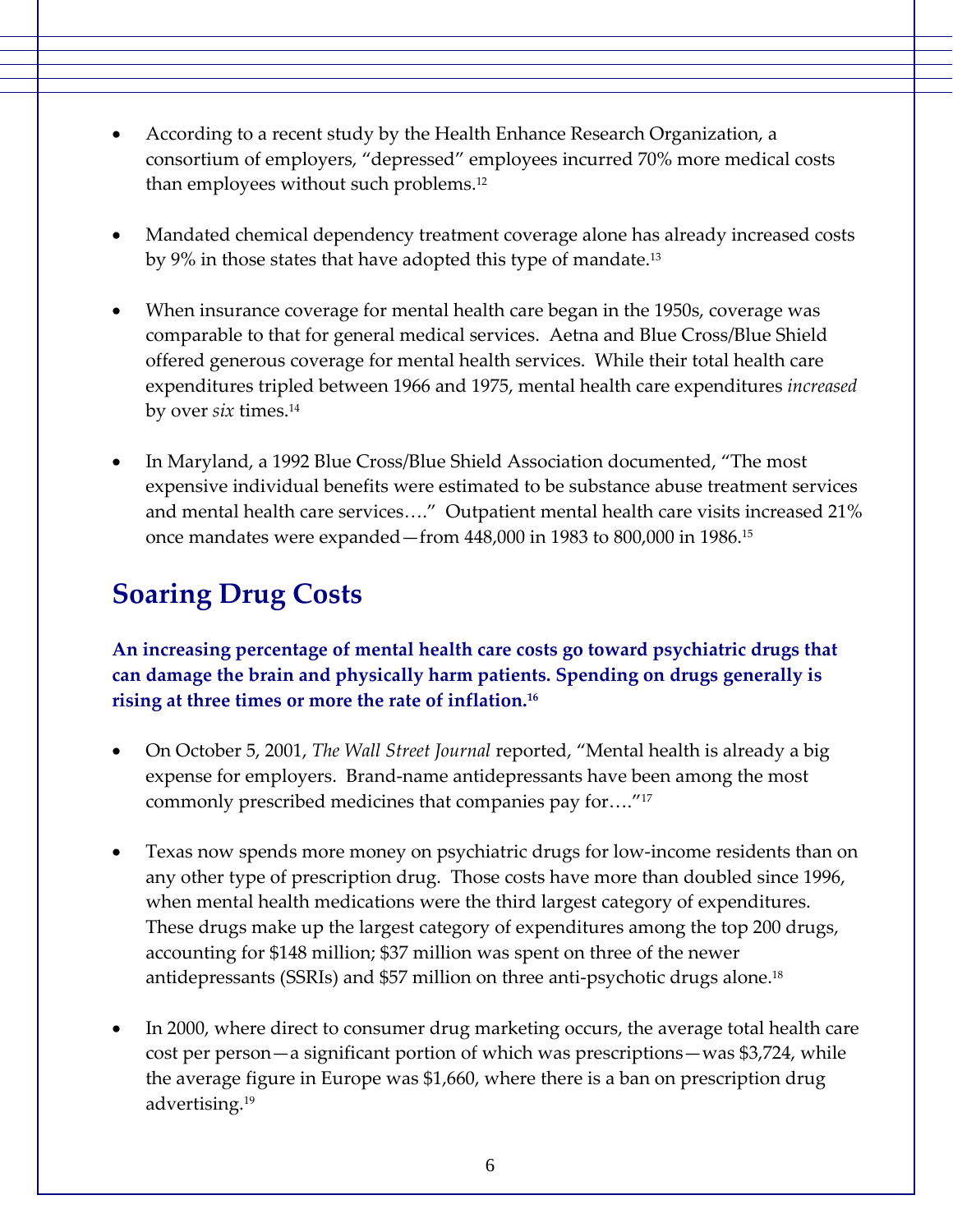• Today, antipsychotics sales have reached \$5.5 billion per year; antidepressant sales are \$12.5 billion. The U.S. accounts for 70% of the world consumption of antidepressants, 60% of antipsychotic drugs, and 90% of *one* stimulant prescribed to children and known as "kiddy cocaine."

## **Psychiatric Drug‐Induced "Disorders"**

**Psychiatric drugs create irreversible damage to the brain and central nervous system. The American Psychiatric Association has feathered its own nest by re‐defining such damage as "mental disorders" under its** *Diagnostic & Statistical Manual of Mental Disorders* **(DSM), thereby increasing insurance reimbursements. The iatrogenic (doctor caused) conditions include:**

- Neurolepetic‐Induced Parkinsonism
- Neuroleptic Malignant Syndrome (so fatal that 100,000 Americans died over a 20 year period)
- Neuroleptic-Induced Akathisia (drug induced restlessness and psychosis, linked to violence)
- Neuroleptic-Induced Tardive Dyskinesia (uncontrollable twitching of the muscles and extremities)
- Medication‐Induced Movement Disorder

#### **Psychiatric Fraud—A \$1.6 Billion Annual Waste of Government & Insurance Funds**

In May, 2001, the Office of the Inspector General reported that one‐third of out‐patient mental health care services provided to Medicare beneficiaries were "medically unnecessary, billed incorrectly, rendered by unqualified provider, and undocumented or poorly documented," costing Medicare \$185 million in 1998 alone.20

- The largest health care fraud suit in America's history involved the smallest sector of health care—mental health. After the FBI and other federal agencies raided the offices and facilities of National Medical Enterprises, the company paid out \$1.1 billion in criminal penalties and fines to settle suits.
- A study of Medicaid and Medicare insurance fraud in the U.S., especially in New York, between 1977 and 1995, showed psychiatry to have the worst track record of all medical disciplines.21
- Nearly 40% of American psychiatrists are sued for malpractice.<sup>22</sup>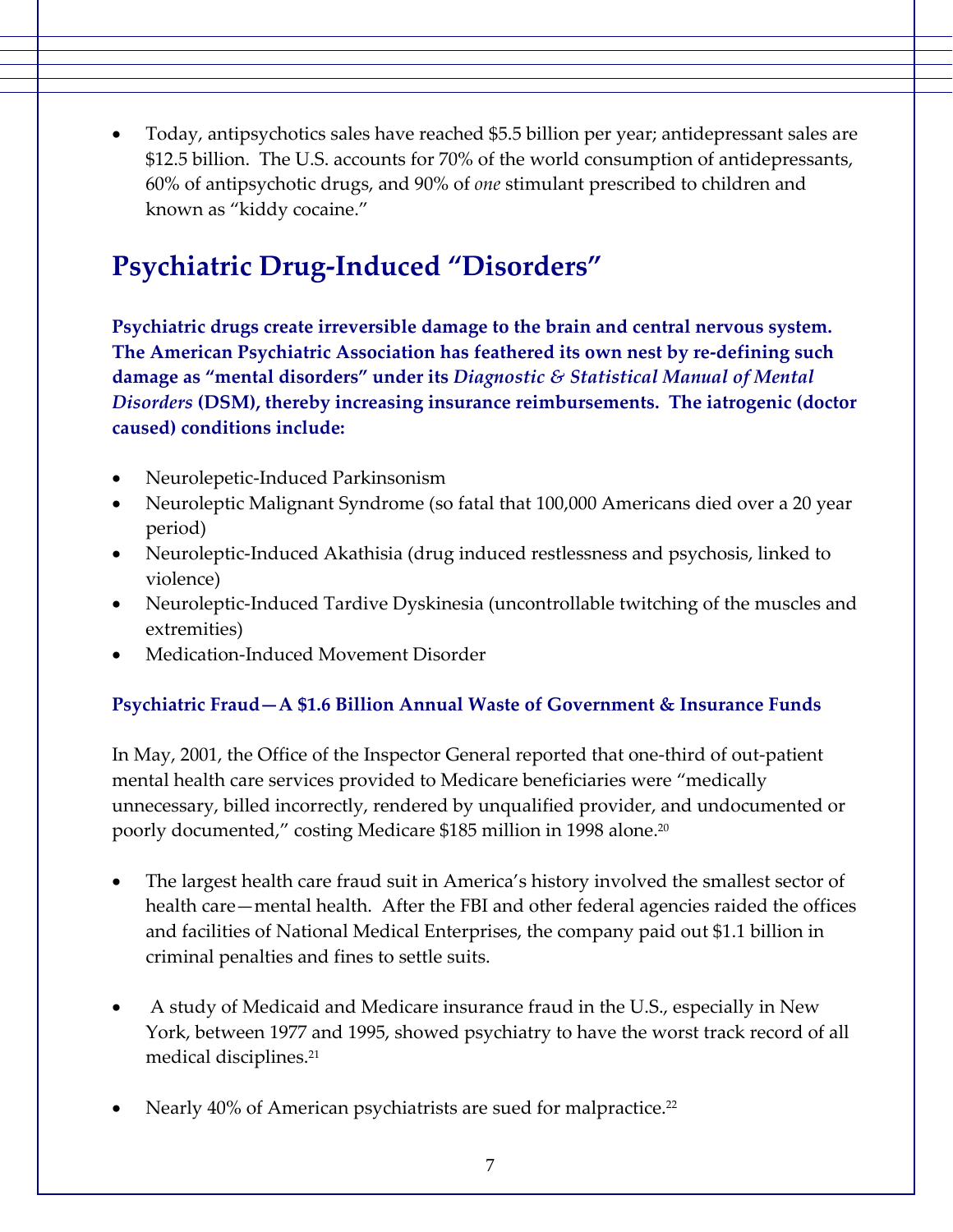#### **\$35,000 Fraudulent "Family Therapy" Ends in Divorce**

Joe and Carol Swistok from Ohio needed marriage counseling. They had three children, Maggie, 5, who was stubborn; John, 7, wet the bed and Joey, 8, was afraid of the dark. Normal kids. However, for a Florida psychiatric facility they were referred to, the family and their Spanish exchange student was a goldmine. Horizon hospital paid \$4,692 for their round‐trip air tickets, claiming that this helped the family to "remove the barrier to treatment." The family was locked up under high security and separated from each other. The eldest son, Joey, didn't understand why they were there and protested: he was diagnosed with "atypical depression." A psychologist tested the boy at zero on the depression rating scale, but added, "probably in denial." Maggie was diagnosed as having an "adjustment problem with a depressive episode." Medical records claimed that John was admitted because he ate too much and, therefore, had "atypical depression." The exchange student *needed* to be admitted because psychiatrists had to know more about the "troubled" family in order to make a "complete diagnosis." Despite the parent's instructions that their children not be given drugs, antidepressants were ordered for two of the children. Both boys were also given a potent steroid. Treatment for the adults was mainly group and music therapy. The family's health insurance was billed \$35,000. Subsequently, Carol and Joey filed for divorce. Their case is not an isolated incident.<sup>23</sup>

#### **Types of Psychiatric Fraud: What Taxpayers Unwittingly Pay For**

- Billing insurers for therapy that was given to people who were dead.
- "False claims"—billing for services never rendered or delivered.
- Charging \$150 per day for the use of a television and watching movies as a form of therapy.
- Billing for playing "bingo."
- Billing for children aged between 3 and 5 for treatment of marijuana use.
- Charging for baptisms in the psychiatric hospital swimming pool which were called "recreational therapy."
- Billing for psychotherapy and other treatments on days when the psychiatrist was out of town or on vacation.
- Billing insurance companies for the psychiatrist having sex with his patients.
- 1990: A congressional committee report estimated that Community Mental Health Centers (CMHCs) had diverted between \$40 million and \$100 million to *improper* uses.
- Charging \$80,000 for a weight loss program, billed as treatment for anorexia, which the patient didn't have.24
- Paying "bounty hunters" \$3,000 per patient routed to psychiatric facilities, with one facility billing taxpayers' \$11 million for the treatment of 800 railway workers. Amtrak was billed a further \$1 million.25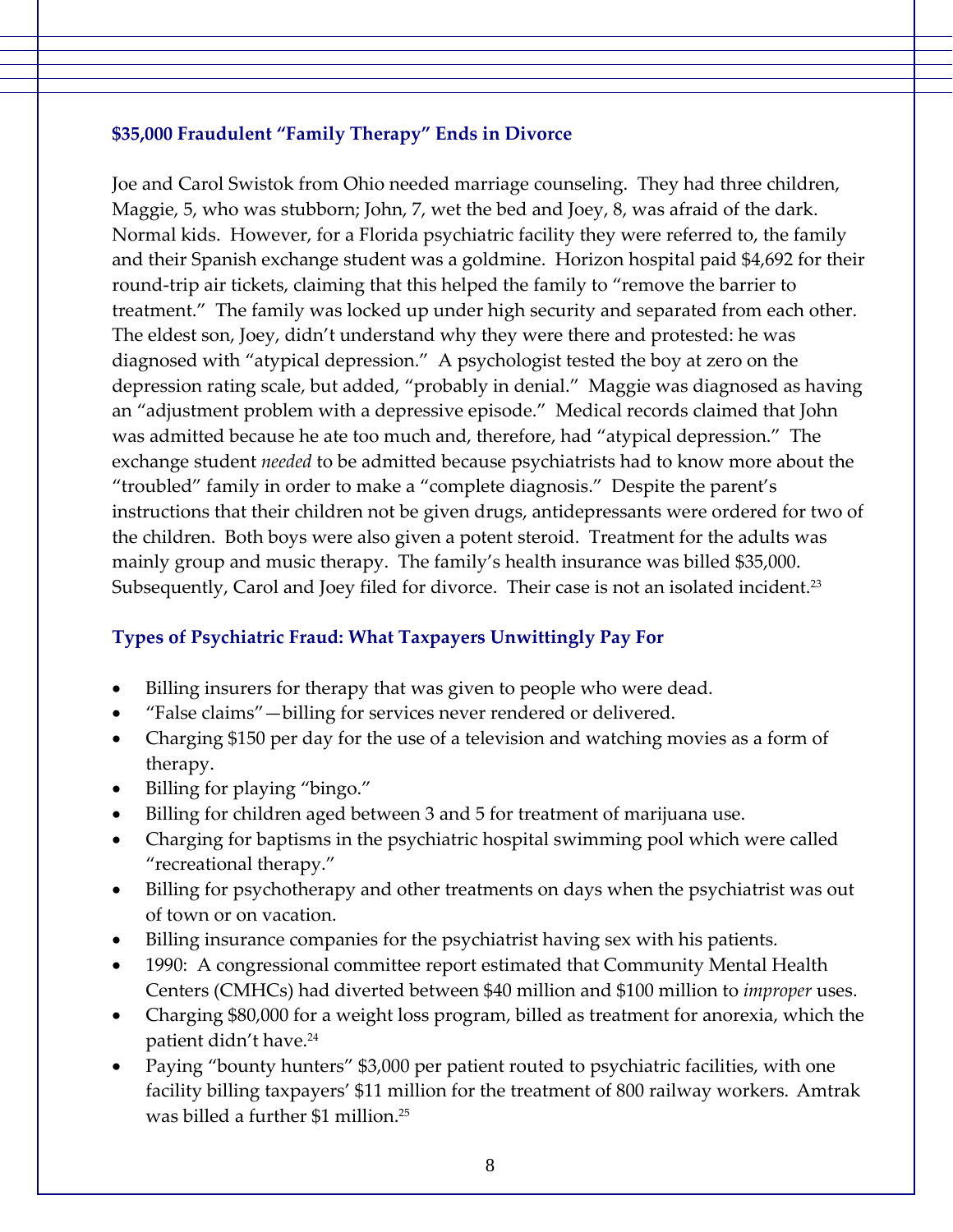## **Funding A Scientific Sham: The DSM**

**Costs will do nothing but dramatically escalate when providing for coverage for the vast array of "disorders" in the American Psychiatric Association's (APA)** *Diagnostic & Statistical Manual of Mental Disorders (***DSM‐IV***),*

*"The primary issue is whether equal benefits should be extended to every condition listed in the DSM or limited to the most serious disorders, such as schizophrenia, bipolar disorder and major depression,"* **reported the** *Washington Post* **in April 2000.26 Insurance companies warn that opening the door to all the** *DSM* **disorders would drive the costs up steeply. <sup>27</sup>**

Unlike medical diagnoses, psychiatry's checklists of behaviors lack any scientific validity and are renowned for being unreliable.

• Professors Herb Kutchins from the California State University and Stuart A. Kirk from the University of New York, in their book about DSM, say the manual is an unreliable "diagnostic tool." "In practical terms, this means that many people who do not have any mental disorder (although they may have other difficulties) will be inappropriately labeled as mentally ill and those who have a mental disorder will not have it recognized. It means that reimbursement systems tied to diagnostic categories will be misused…."28

#### **What psychiatrists say about DSM**:

- In DSM-III psychiatrists admit, "there is no satisfactory definition that specifies precise boundaries for the concept 'mental disorder'.…For most of the DSM‐III disorders...the etiology [cause] is unknown. A variety of theories have been advanced...not always convincing—to explain how these disorders come about."
- DSM‐IV states the term "mental disorder" continues to appear in the volume "because we have not found an appropriate substitute."
- Allen J. Frances, professor of psychiatry at Duke University Medical Center and Chair of the DSM‐IV Task Force, stated: "There could arguably not be a worse term than mental disorder to describe the conditions classified in DSM‐IV."
- Dr. Joseph Glenmullen, Clinical Instructor in Psychiatry at Harvard Medical School, states, "…the current DSM is a compendium [of] checklist diagnoses: cursory, superficial menus of symptoms in which a minimum number (for example, four of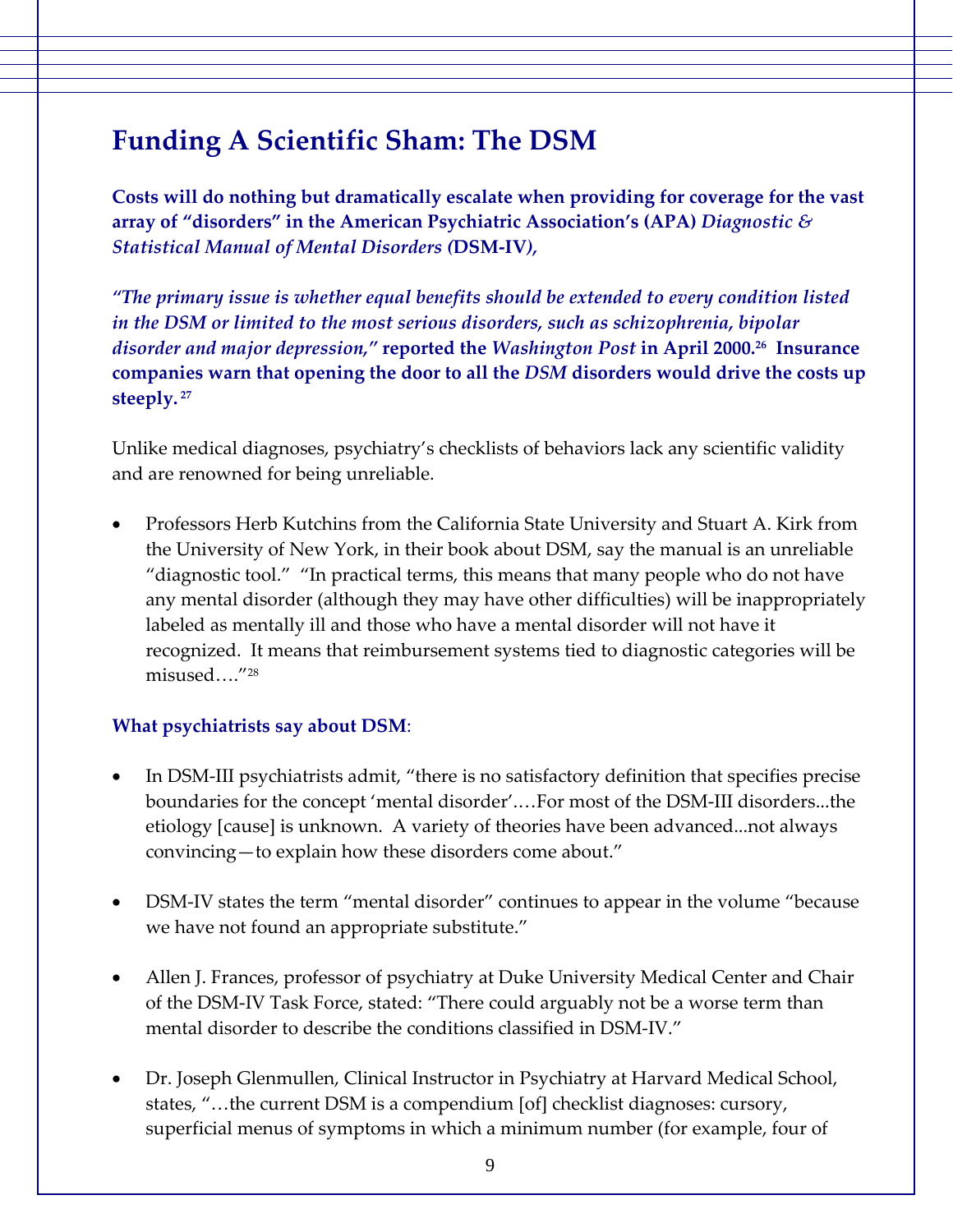eight or three of twelve) is needed to make a particular diagnosis….Any attempt to help patients understand themselves and to effect real change is lost in the rush to diagnose and medicate them."29

#### **Mental** *Illness* **is not a "Treatable Brain Disease"**

Review any studies that purport there is a biological cause for mental disorder or "brain scans" that make it so, and you will find the words, "suggests," "suspect," "believe," "may," "could," "think," "probably," "perhaps," "argue" and every other conceivable verbal safety‐valve possible.

For a disease to exist there must be a tangible, objective physical abnormality that can be determined by a test such as, but not limited to, a blood or urine test, X‐Ray, brain scan or biopsy. All reputable doctors agree: **No physical abnormality, no disease**. In psychiatry, no test or brain scan exists to determine a "mental disorder" to be a physical disease. Such comparisons are simply part of a well‐orchestrated but fraudulent public relations and marketing campaign.

An APA Task Force admitted, *"there are those who want some or all mental disorders designated as diseases in order to protect reimbursement and research funding."*<sup>30</sup>

Steven Hyman, director of the National Institute of Mental Health admits that indiscriminate use of brain scans (for mental disorders) are *"pretty but inconsequential pictures of the brain."*<sup>31</sup>

According to one veteran U.S. psychiatrist, *"When there are differences in brain scans between two individuals they sometimes are caused by psychiatric drug‐use and other times represent a normal variation. No reputable physician would ever claim to be able to diagnose a psychiatric problem from a brain scan."*<sup>32</sup>

"We do not yet have proof either of the cause or the physiology for any psychiatric diagnosis. In *every instance where such an imbalance was thought to have been found, it was later proven* false....No claim of a gene for a psychiatric condition has stood the test of time, in spite of popular *misinformation.*"33

> Joseph Glenmullen, Clinical instructor in psychiatry, Harvard Medical School, 2000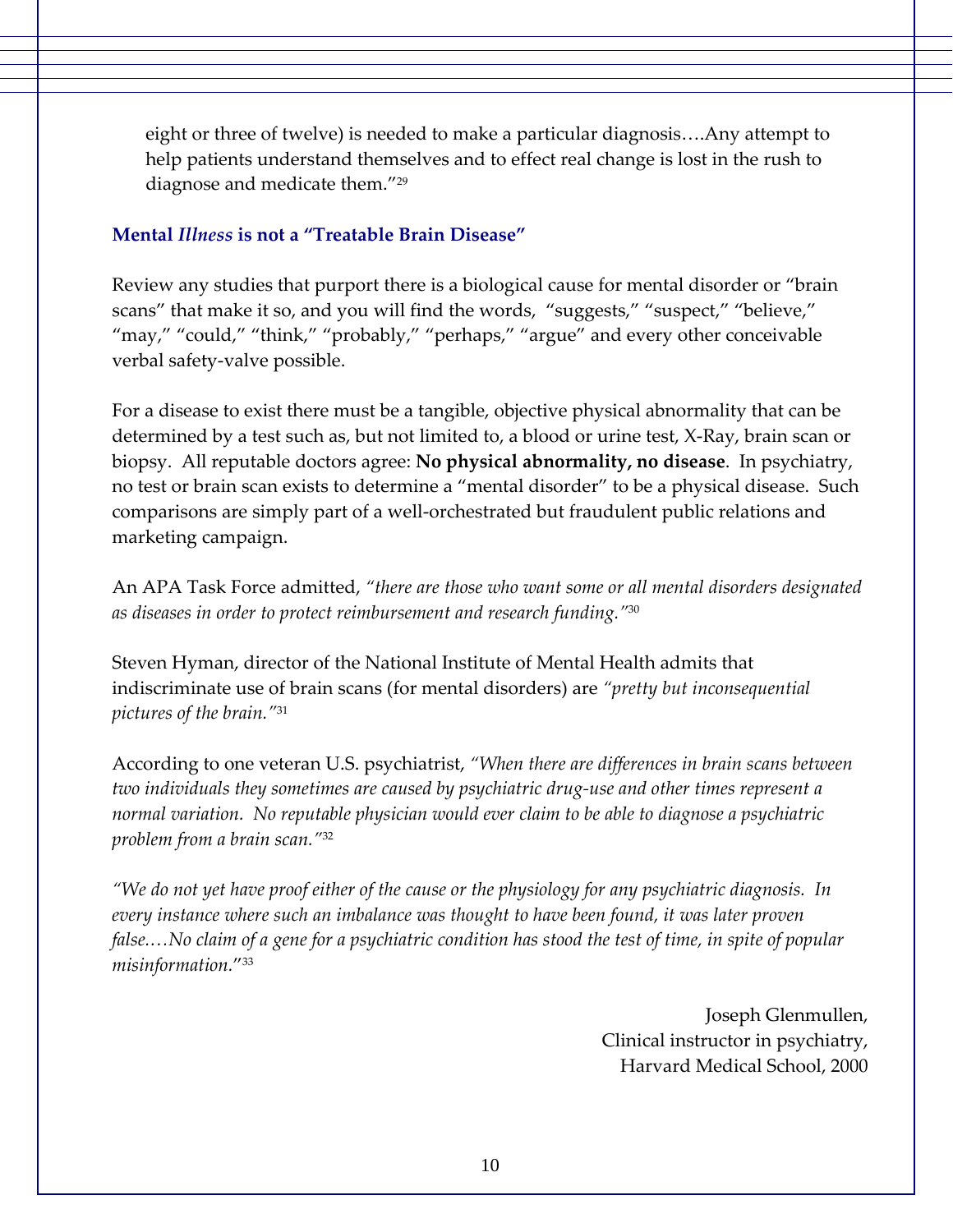*"No single gene has been found to be responsible for any specific mental disorder.*"34 U.S. Surgeon General's

*"There's no biological imbalance. When people come to me and say, 'I have a biochemical* imbalance,' I say, 'Show me your lab tests.' There are no lab tests. So what's the biochemical *imbalance?"* <sup>35</sup>

> Ron Leifer Psychiatrist, New York

Report on Mental Health, 2000

*"Legislators and the general public should not be hoodwinked. Behaviors cannot be diseases*."36 Jeffrey A. Schaler Adjunct Professor of Psychology Chestnut Hill College, Philadelphia

#### **Mental "Disorders" Parity Would Force to be Covered**

*"The Senate bill will require coverage of a range of conditions, including caffeine addiction, jet lag, religious problems, occupation problems,"* says Karen Ignagni, president of the American Association of Health Plans, which represents insurers.

*"When members of Congress think about mental health, they think about schizophrenia,"* she continued. *"I don't think they are aware of the generalities and terms used in the Senate legislation which could increase cost for conditions that are not supported by the scientific research."* <sup>37</sup>

#### *DSM* **"disorders" include:**

- Speech articulation disorder
- Spelling disorder
- **Expressive Language Disorder**
- Disorder of Written Expression
- Mathematics Disorder
- Nicotine use or withdrawal
- Phonological Disorder
- Caffeine intoxication/withdrawal
- Conduct disorder
- Oppositional Defiant Disorder
- Sibling Rivalry Disorder
- Phase of Life Problem
- Pathological Fire‐Setting
- Pathological Stealing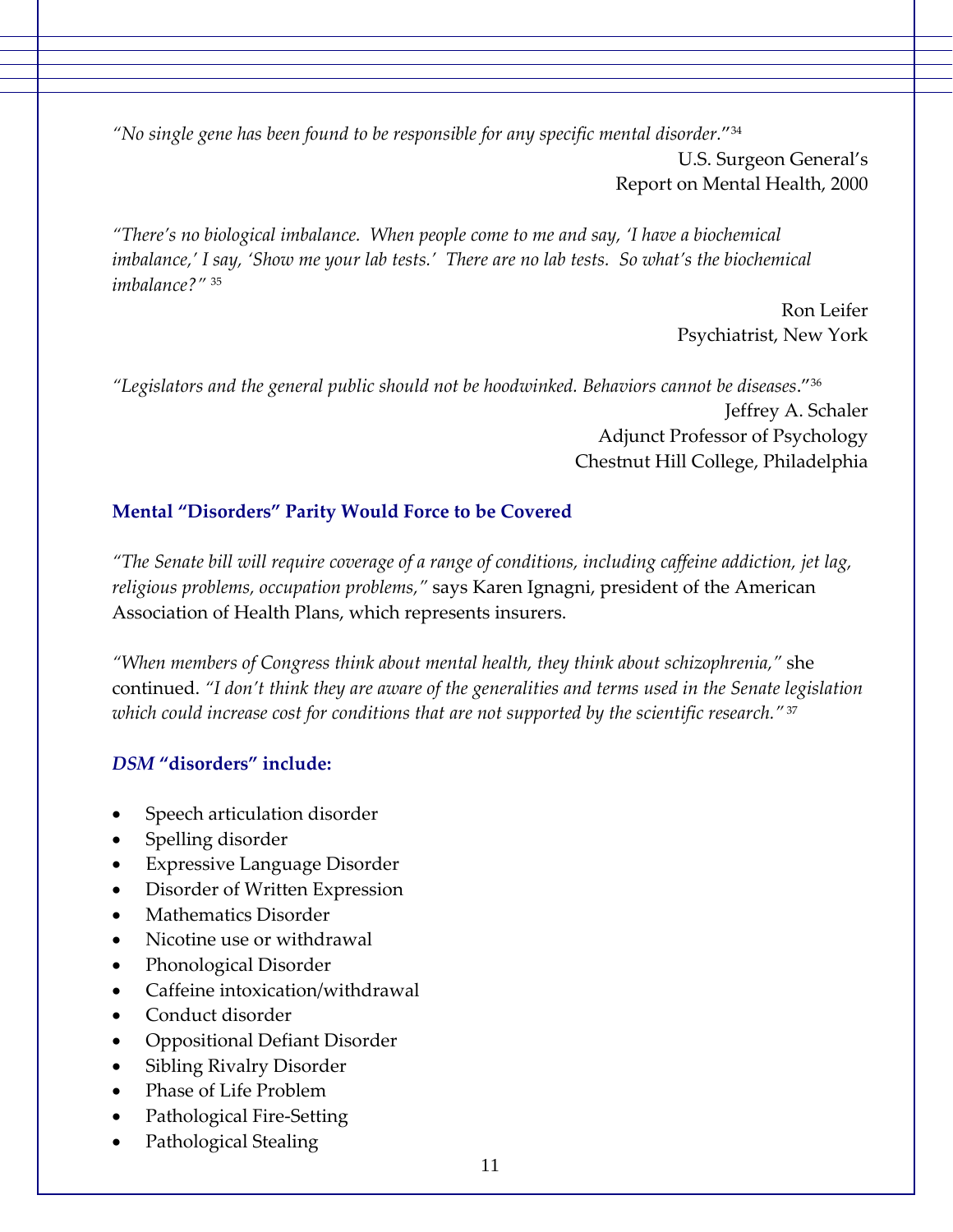- Pedophilia
- Sexual Desire Disorders
- Sexual Abuse of a Child "Problem"
- Physical Abuse of an Adult "Problem"
- Unspecified Mental Disorder (when you can't find a billing code to fit the "nonpsychotic" behavior presented to you)

In 1973, APA committee members voted—5, 584 to 3,810—to cease calling homosexuality a mental disorder after gay activists picketed the APA conferences.<sup>38</sup>

Attorney Lawrence Stevens, J.D., comments: *"If mental illness were really an illness in the same sense that physical illnesses are illnesses, the idea of deleting homosexuality or anything else from* the categories of illness by having a vote would be as absurd as a group of physicians voting to delete *cancer or measles from the concept of disease."*<sup>39</sup>

#### **Parity for Schizophrenia? More Problems:**

Regarding schizophrenia, the DSM‐II admits, "Even if it had tried, the [APA] Committee could not establish agreement about what this disorder is; it could only agree on what to call it."

- American psychiatry discriminates with its treatment of schizophrenia. In a study over eight years, the World Health Organization found that patients in three economically disadvantaged countries—India, Nigeria and Colombia—faired dramatically better than American patients and four other developed countries; 64% of the patients in the poorer countries were without symptoms and functioning well, compared to 18% in the United States. The difference? Only 16% of the patients were maintained on neuroleptics in the poor countries. In prosperous countries, the figure was 61%.
- In one experiment, 69% of American psychiatrists shown a video of a socially inept, moody bachelor diagnosed him as schizophrenic, whereas only 2% of the British psychiatrists did.40
- In one year alone, more than 100,000 Americans were *misdiagnosed* as schizophrenic.
- Since the introduction of neuroleptics, American psychiatrists have indiscriminately prescribed these drugs and at dosage levels 1,233% higher than those prescribed by European doctors.
- Studies prove that relapse rates for "schizophrenic" patients have been better for nondrugged patients than drugged patients.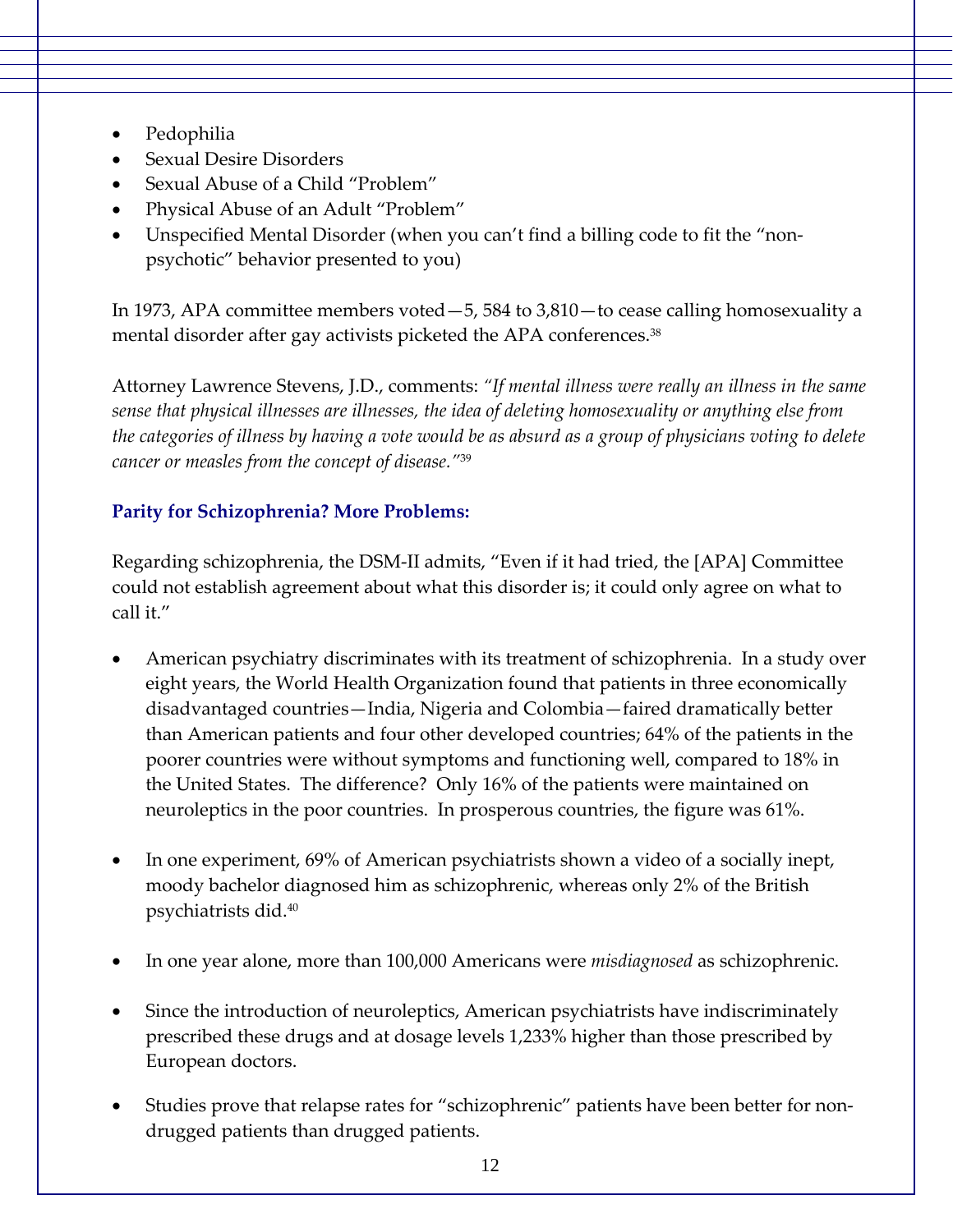## **Knowingly Damaging Brains & Getting Insurance to Pay for It**

**The drugs prescribed for many "serious mental disorders" such as schizophrenia cause irreversible damaging effects:** 

- Tardive Dyskinesia (TD): (*Tardive* meaning "late" and *dyskinesia,* a permanent impairment of the power of voluntary movement of the lips, tongue, jaw, fingers, toes, and other body parts). It appears in 5% of patients within one year of neuroleptic treatment.
- Akathisia (*a*, without; *kathisia*, sitting; an inability to keep still), akinesia (extreme blunting of emotions) and Parkinson's are side effects of neuroleptics that for years regularly went undiagnosed. One 1987 study found that akathisia was missed by doctors 75% of the time.
- Neuroleptic malignant syndrome led to thousands dying needlessly. Between I960 and I980, an estimated 100,000 Americans died from neuroleptic malignant syndrome, or one patient every hour.
- MRI studies have found that neuroleptic use is associated with shrinkage of the frontal and temporal lobes. This shrinkage increases 6.5% for each ten grams of neuroleptics taken.
- Researchers now admit that neuroleptics didn't control delusions and hallucinations very well. Two‐thirds of all medicated patients had persistent psychotic symptoms a year after their first psychotic break. Thirty percent of patients didn't respond to the drugs at all.

#### **Psychiatrists Force Horrific Drug Side Effects onto Patients:**

Other adverse effects attributed to neuroleptics include:

- Blindness
- Fatal blood clots
- Arrhythmia
- Heat stroke
- Swollen and leaking breasts
- Impotence
- Sexual dysfunction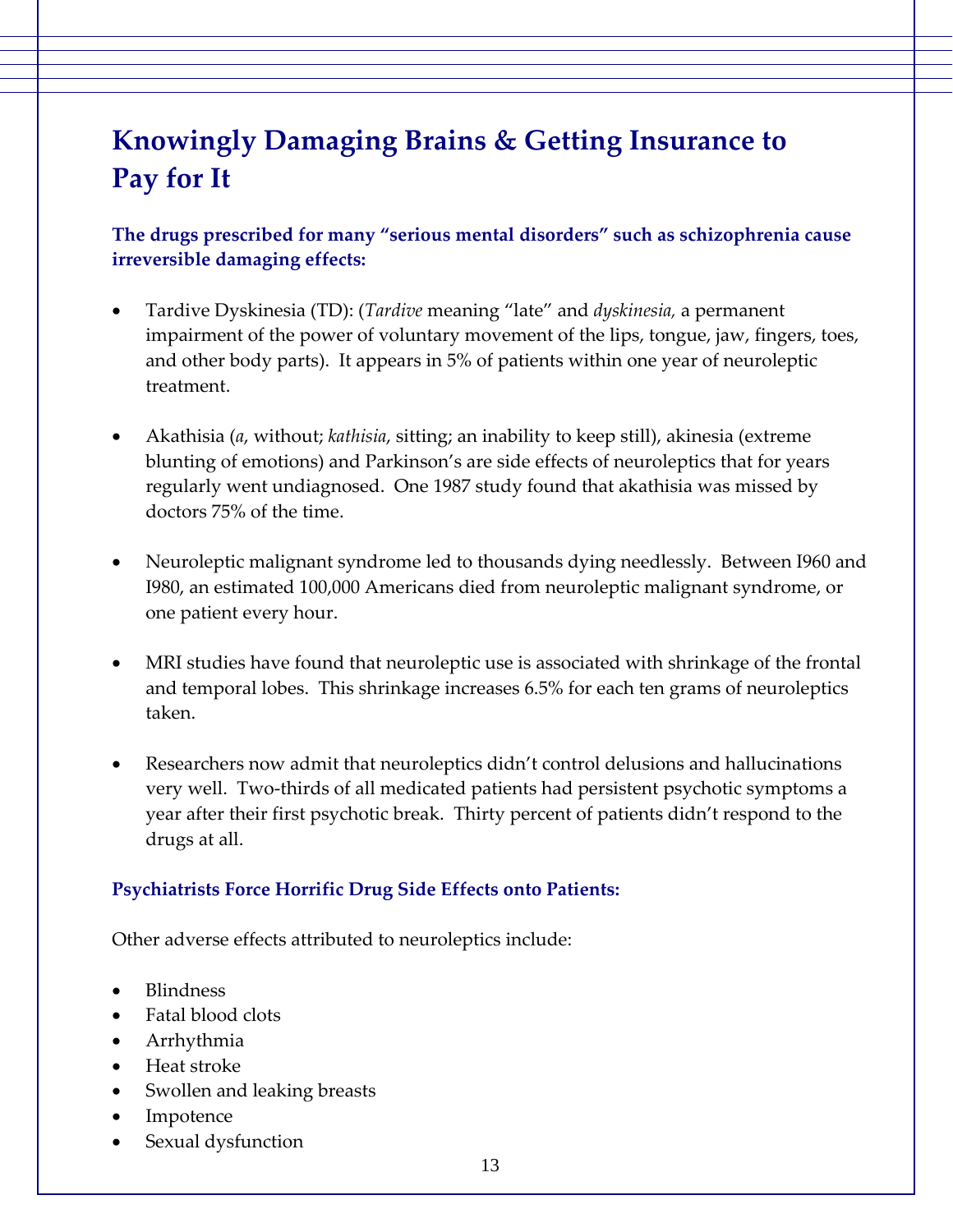- Blood disorders
- Painful skin rashes
- **Seizures**
- Birth defects
- Extreme inner anxiety and restlessness
- Violent and criminal behavior

#### **Drug Withdrawal Symptoms**

Often, people going off neuroleptics experienced agonizing withdrawal symptoms, which made it that much more difficult for them to return to a drug-free state, including:

- Nausea
- Diarrhea
- Anxiety
- Insomnia
- "Rebound" psychosis
- Drug‐induced violent or aggressive behavior

#### **The Newer "Medications"—More Harmful Than Older Ones**

With the devastating side effects of neuroleptics exposed in the 1980s, sales had dropped to less than \$400 million. Thus it was "good business" to introduce a new branch of psychiatric drugs for "serious mental illness." Sales of one "atypical" (new) antipsychotic drug topped \$500 million by 1996, which was greater than revenues for all other neuroleptics combined. The "newer medications" being offered under parity falsely claim to offer real hope and treatment for "serious mental illness."

- The FDA found clinical trials for three atypicals to be biased, with fabricated stories of superiority enabling the drugs to be sold at *30 times* the price of the older neuroleptics.
- A team of English scientists at Oxford University reviewed results from 52 studies, involving 12,649 patients taking "atypicals," concluding, "There is no clear evidence that atypical antipsychotics are more effective or are better tolerated than conventional antipsychotics."
- One atypical induced extrapyramidal symptoms in 42% of the patients, compared to only 29% in patients taking older neuroleptics.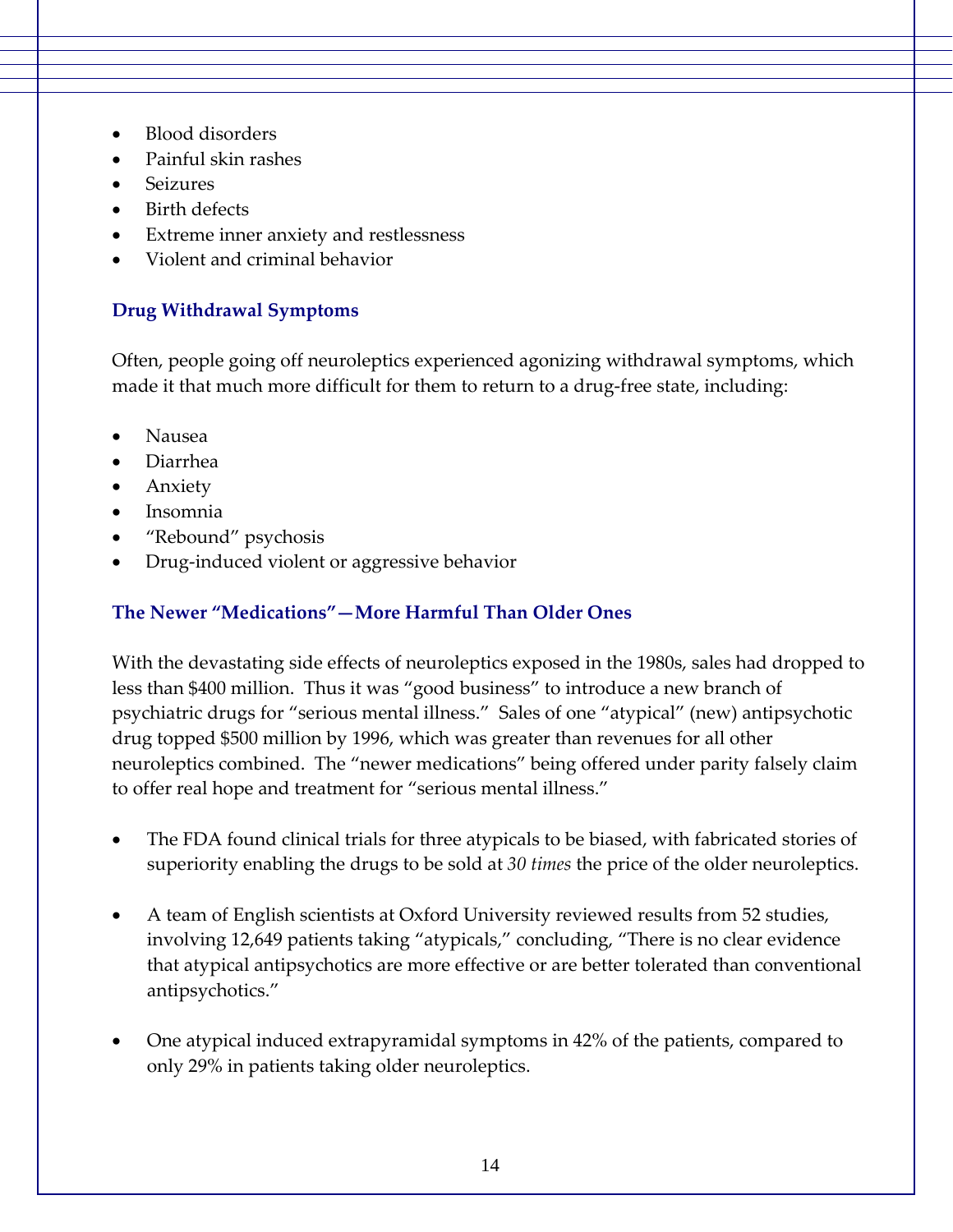#### **Other Facts About The Newer Antipsychotics**

- There's potentially a fatal depletion of white blood cells in up to 2% of patients
- 145 patients in clinical trials involving four of these new drugs died
- 36 patients in clinical trials committed suicide
- 84 experienced such serious life-threatening effects that they required hospitalization

#### **Early clinical trials revealed side effects, such as:**

- **Seizures**
- Respiratory arrest
- Heart attack and rare sudden death.

## **The Questionable Statistics on Prevalence of Mental Illness**

**Claiming that 48% of Americans "will suffer from a mental illness in their lifetime" is fraudulent marketing. In fact, many of the complaints found in surveys determining prevalence of mental illness have been normal, temporary reactions to the ordinary stresses of living, and do not necessarily require treatment."41**

- Hutchins and Kirk put it this way: "It means that when NIMH announces how many Americans suffer from mental disorder, the numbers may be grossly inaccurate."<sup>42</sup>
- In 1999, the Surgeon General misled the American people by erroneously claiming that that 28% of the nation's adult and 21% of children ages 9 to 17 have a mental or addictive disorder at some time during a one‐year period. The studies upon which these statistics are based are fraught with arbitraries and a 2001 Minnesota Office of the Legislative Auditor report said the figures are most likely to be 5‐6% and 11% respectively. In fact, it decreases the number of "mentally ill" Americans by 13.3 million and 13.9 million.
- The studies, conducted between 1980 and 1985, were based on interviews with 18,571 residents and 2,290 inmates of psychiatric facilities. If they said they had informed a doctor about their symptoms and had taken medication for them more than once, and the symptoms interfered with their life or activities a lot, the symptom was treated as "clinically significant," although the researchers admit there is no definition for this.*<sup>43</sup>*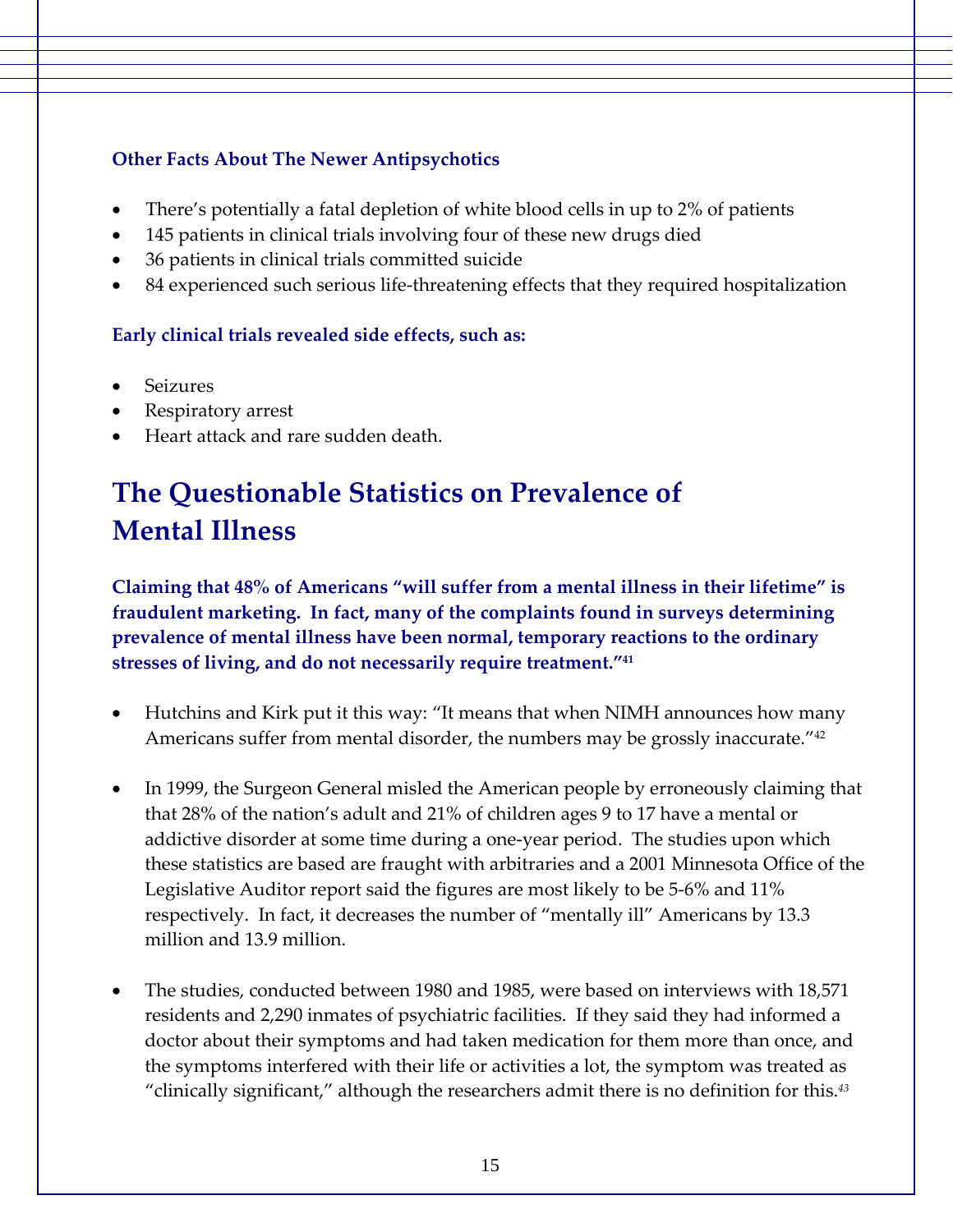## **A "Global Burden of Disease": Arbitrary and Discriminatory**

**Lacking any truly scientific system of measuring mental phenomena, psychiatric sources artfully report that five out of the ten leading causes of disability worldwide are mental problems. Major depression is similarly ranked fifth in the ten leading causes of the global disease burden.**

- However, in July 2001, Carl Hampus Lyttkens from the Department of Economics, Lund University, Sweden and Lund University Centre for Health Economics, says that the measuring method used is "ethically dubious" and "does not provide us with what it purports to do (a measure of population health)…"44
- In 2000, doctors from the Yale School of Public Health and Statistics Division of the United Nations stated, "To begin, although the DALY [Disability Adjusted Life Years: the arbitrary measurement used to determine degree of disability] provides extensive discussion of disability, disability is itself, never defined…." They also state that "There is no alternative weighing mechanism in the DALY that would allow us to measure positive contributions to society made by individuals with disabilities. According to the DALY scheme, the years that Franklin D. Roosevelt spent as president of the United States were years of 'life lost' to disability…."45

## **Patient Deaths: Killing Not Curing You Can Expect More With Parity**

*Being denied basic human rights is not the only loss that a patient risks once he or she is involved with psychiatry's coercive mental health system. The patient's life itself may also be at risk.*

- Between 1950 and 1990, the total number of inpatient deaths exceeded the number of Americans killed in 10 wars, including World Wars I and II, and the Vietnam and Korean Wars.
- Today, there are up to 150 restraint deaths per year in psychiatric institutions, including many children.
- Between 1995 and 2002*,* 960 people died in New York group homes for the mentally ill—that's two people dying every week in one state alone.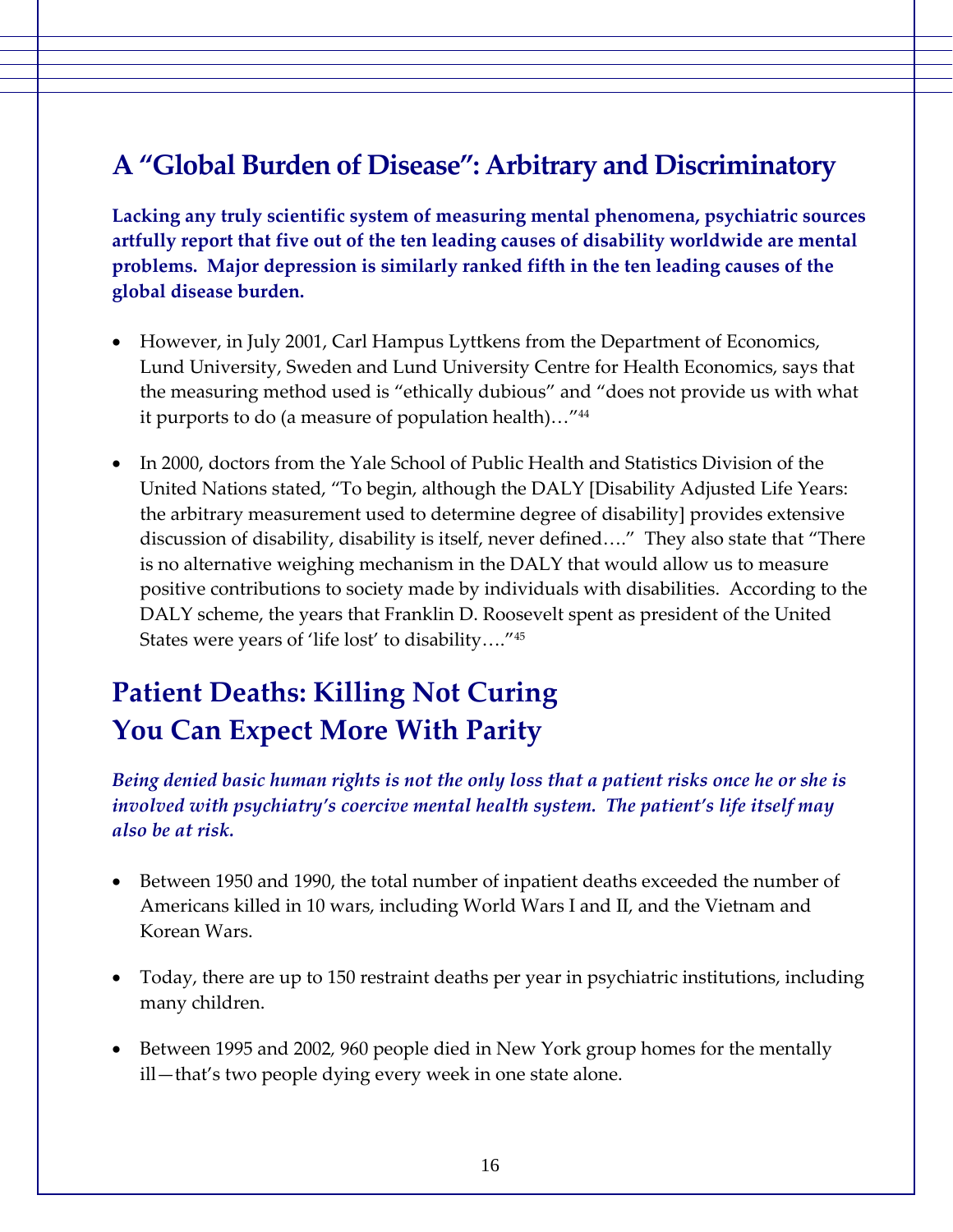## **The Dying Words of Children**

**When psychiatrists talk about safe and effective care for children, they neglect to inform governments about the number of children who have been killed in psychiatric hands without any treating psychiatrist being held accountable.**

Between February and April 1998, three children, aged 11, 15 and 16, died in psychiatric facilities all apparently from asphyxiation after hospital staff had rough‐handled them.

"I was 15 years old. I was your typical rebellious kid and for that my Mom decided to send me *here.…You could hear people in the ward screaming and gasping for breath. It was awful....I've seen* a 250-pound guy sit on a 14-year-old kid...Not everyone there was bad, but some were cruel." Nate Rabbe, 1998

The 16 year old screamed that he was choking, that he couldn't breathe, but was ignored. *"The fact that people heard my son say he was choking and couldn't breathe and they did nothing...I'm appalled...The nightmare just gets worse. This is basic humanity. I cannot fathom that no one did a thing."* And *"No one told me they heard Tristan scream...That means the last minutes of my son's life were a struggle."*

> Jean and Richard Sovern Speaking about the death of their son, Tristan, 1998

The parents of the 15‐year‐old girl were told they could not speak to their daughter for seven days when they admitted her to an Arizona psychiatric facility. They never spoke to her again. Within two weeks she was brought home in a coffin.

The mother of the 11 year old is asking, "How could people be so cruel to harm an 11 year old....You've got to love kids, not kill them." Sadly, this is an all too common scenario.<sup>46</sup>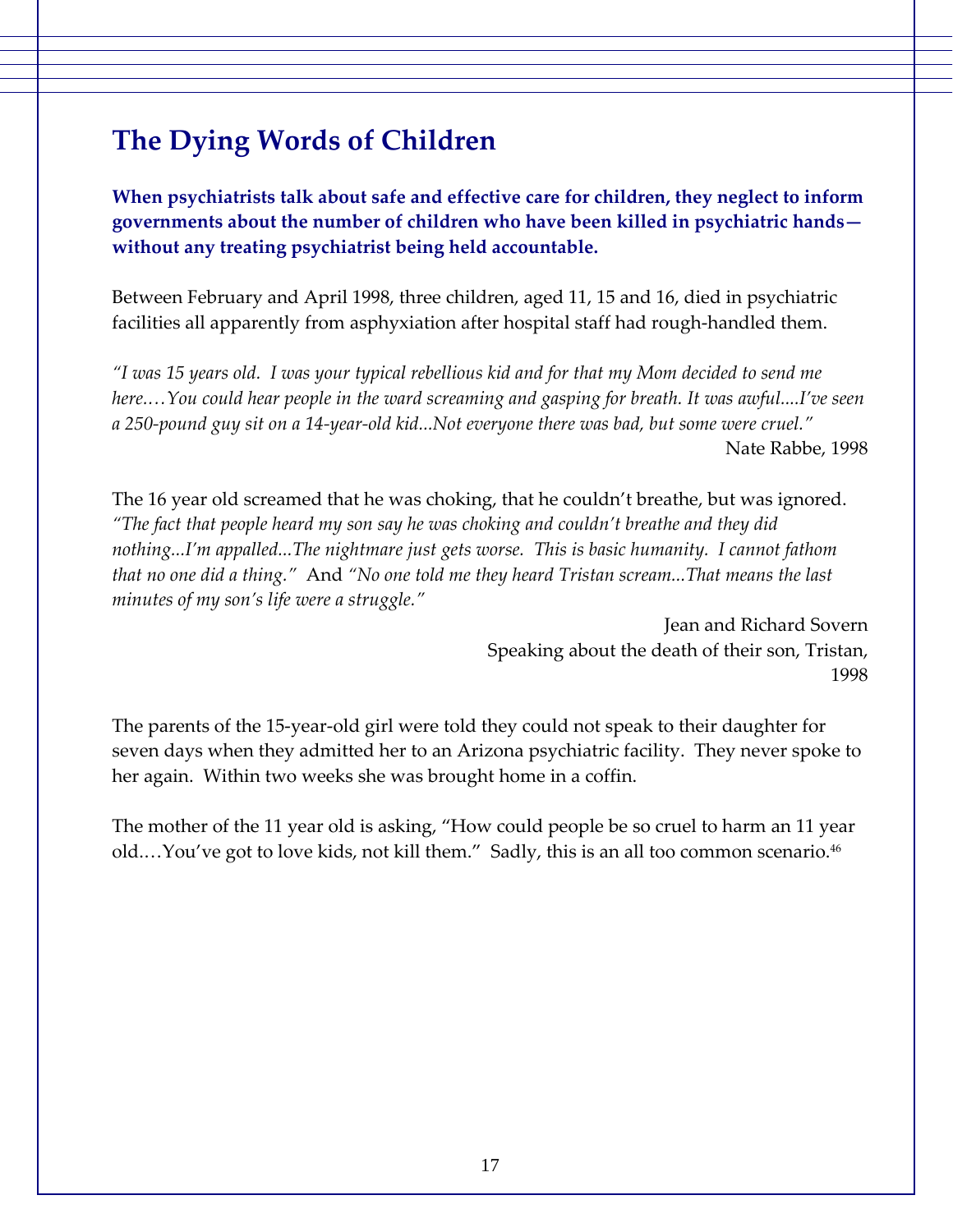### **Summary**

Thomas Szasz, Professor Emeritus of Psychiatry, wrote in *The Washington Times* last December, "Advocating 'parity for mental illness' is a hoax. The supporters of 'mental health parity' do not want parity for mental patients: They do not seek equal 'legal treatment' by legislators and courts for mental patients and medical patients. What they want is parity for psychiatrists: They seek equal 'monetary treatment' by health insurance companies for psychiatrists and other physicians."

The National Center for Policy Analysis (NCPA), a Dallas based think‐tank says that the Mental Health Equitable Treatment Act "is more bad news for businesses." Senior Fellow Greg Scandlen said: "It's another straw in the camel's back," he said. 47

In short, mandated mental health parity is an effort by the mental health industry to have governments force insurers, employers, consumers and taxpayers pay for a service they will not buy of their own free will. It drives up the cost of insurance and has skyrocketed the number of uninsured.

In our current economic times, faced with rising defense costs and government bailouts for failing companies hit by the tragic events of September 11, fiscally, mental health parity is also a very bad move.

That individuals, employers and the free market in general have rejected these services has proven not only to be sound financial judgment, it appears to be sound mental health as well.

No mental health parity law should rely on the speciousness of DSM. Terms such as "treatable brain disease" when referring to psychiatric "disorders" is fraudulent advertising and should be treated as such.

If psychiatrists were serious about mandated mental health parity, it would mean:

- An "opt-out" clause would be available where individuals could decline mental health coverage offered by their employer/insurance carrier in the same way that they can decline dental and vision coverage and, thereby, pay less premiums.
- Only those mental disorders that could be proved through physical tests to be disease (physical abnormality) can receive "parity" insurance coverage.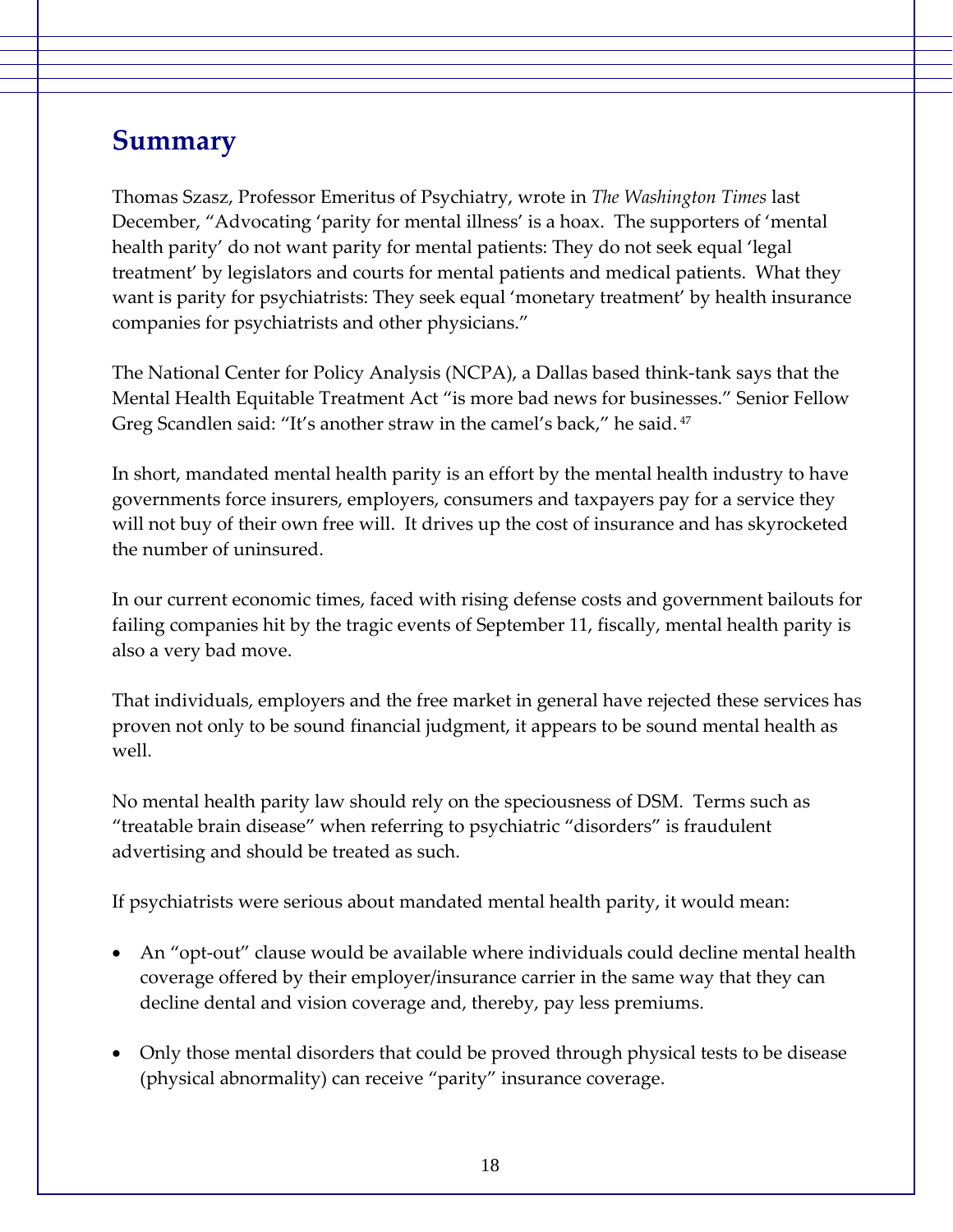- All involuntary commitment would need to be abolished as no one can be forcibly incarcerated in a medical facility for refusing chemotherapy for cancer, insulin for diabetes or cough medicine for a cold.
- All mental health laws would need to be amended and funding priorities changed so that holistic medicine was also made accessible and covered by insurance for those suffering from serious mental illness. This ensures no stigmatization.
- If schizophrenia or other "serious mental disorders" were truly "brain diseases" then it would no longer be one of the diseases for which a person would be involuntarily committed or require treatment from a psychiatrist. It would be treated by neurologists and already be covered by health insurance.

#### **Recommendations:**

Congress should not mandate Mental Health Parity.

Psychiatry and psychology should be held accountable for the funds already given them and irrefutably and scientifically prove the physical existence of mental disorders they claim should be treated and covered by insurance in the same way as physical diseases are.

Health insurance coverage for mental health problems should only be provided on the proviso that full, searching physical examinations are first undertaken to determine that no underlying and, thereby, untreated physical condition is causing the person's mental health condition. Such examinations would be covered under existing health coverage.

Mental health insurance coverage should not be based on the *Diagnostic and Statistical Manual of Mental Disorders* (DSM) as it is not based on science or medical fact, but psychiatric opinion only.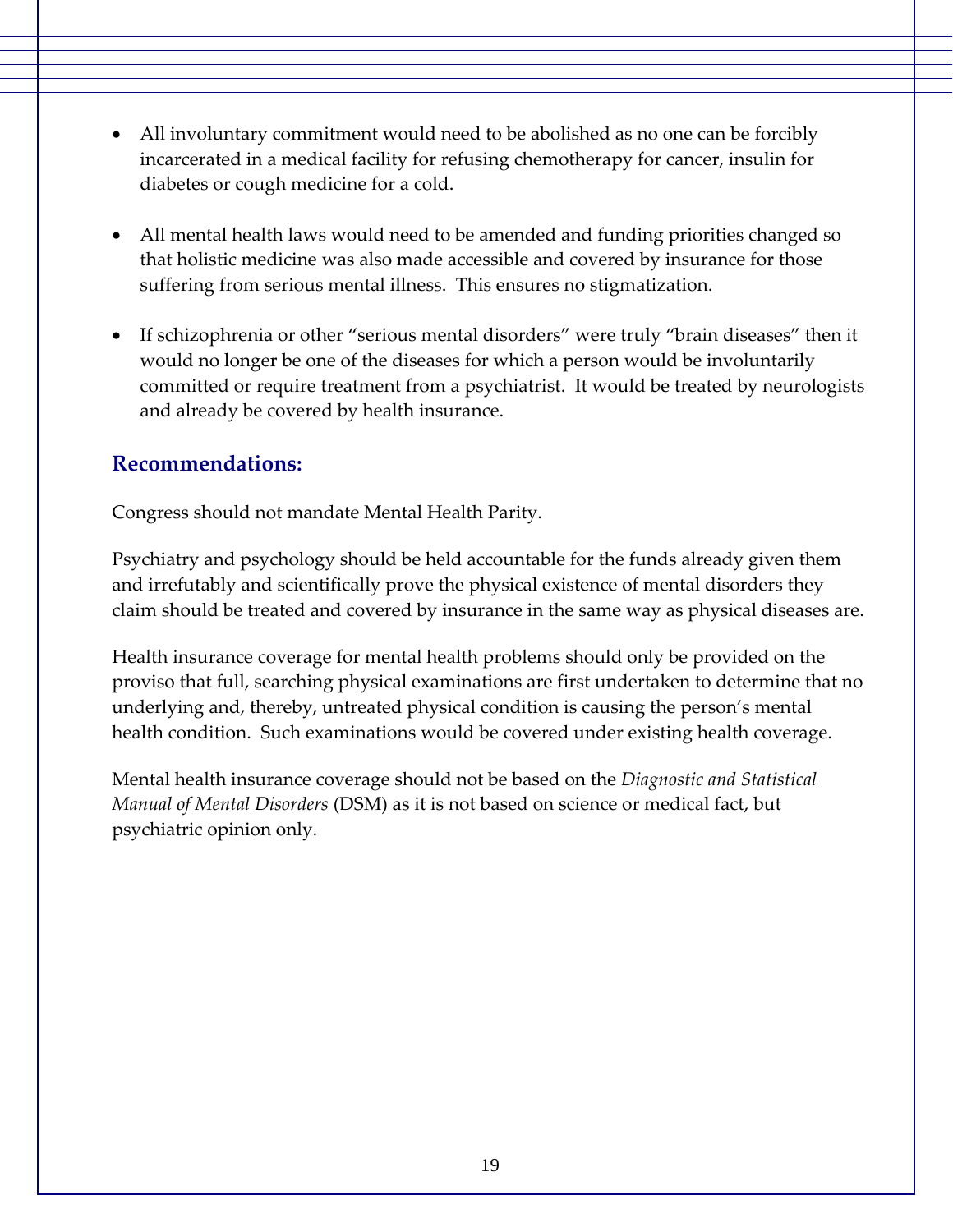#### **THE CITIZENS COMMISSION ON HUMAN RIGHTS INTERNATIONAL**

The Citizens Commission on Human Rights (CCHR) was co-founded in 1969 by the Church of Scientology and Professor Emeritus of Psychiatry, Thomas Szasz, to investigate and expose psychiatric violations of human rights, and to clean up the field of mental healing. Today, it has more than 250 chapters in 34 countries. Its board of advisors, called Commissioners, includes doctors, lawyers, educators, artists, business professionals and civil and human rights representatives.

CCHR has inspired and orchestrated many hundreds of reforms by testifying before legislative hearings and conducting public hearings into psychiatric abuse, as well as by working with media, law enforcement and public officials the world over.

#### **For further information:**

CCHR International 6616 Sunset Blvd. Los Angeles, California 90028, USA (323) 467‐4242 (800) 869‐2247 websites: www.cchr.org; www.fightforkids.org; www.psychcrime.org e‐mail: humanrights@cchr.org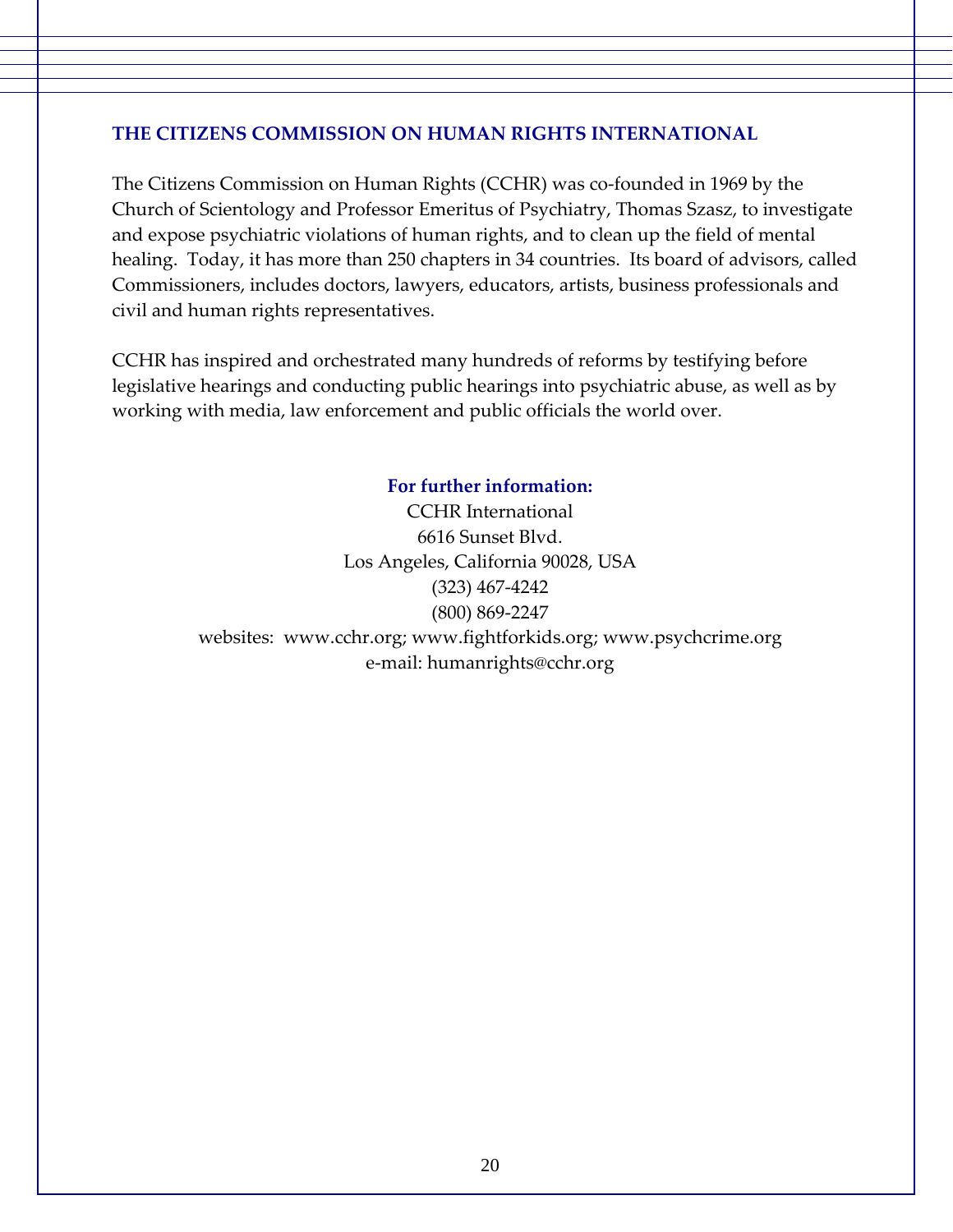#### **References:**

 $\overline{a}$ 

<sup>1</sup> Kevin B. O'Reilly, "Mental health parity: simple, fairness, or recipe for disaster?" Journalism website, 4 Aug. 1999, modified June 15, 2001.

 $2^2$  Charles N. Kahn III, President, Health Insurance Association of America, Testimony before the Subcommittee on Criminal Justice, Drug Policy, and Human Resources, House Committee on Government Reform, U.S. House of Representatives, 21 Oct. 1999.

<sup>3</sup> National Association of Health Underwriters, "NAHU Position Statement on Federal Health Benefit Mandates," website, 2001; Employers Face Rising Health Premiums, *The Business Journal*, 1 Jan. 1999. 4

<sup>4</sup> Dan Danner, National Federation of Independent Business, Letter to Rep. Newt Gingrich, 17 Sept. 1996.

<sup>5</sup> "What's Behind Rising Health Care Costs?," Price Waterhouse Coopers report, Prepared for the American Association of Health Plans, Apr. 2002.

<sup>6</sup> *Op. cit*. Kahn III. 7 *Ibid.*<sup>8</sup>

 "State Mandated Health Benefits: A Bad Prescription," American Legislative Exchange Council, *The State Factor*, Vol 15, No. 6, Dec. 1989.<br><sup>9</sup> Op. cit. Kahn III.

<sup>10</sup> "An Easy Way to Make Health Insurance More Expensive," National Center for Policy Analysis, 21 Feb. 1997.<br><sup>11</sup> Mark Schiller, M.D., "California's Mental Health Parity Insanity," Policy Issue, No. 30, 1 Oct. 1999.<br><sup>12</sup>

of Health Plans, Apr. 2002.

<sup>14</sup> Robert J. Franciosi, "The Cost of Mental Health Parity in Oklahoma," Research Fellow, The Goldwater Institute.

<sup>15</sup> "Impact of State Basic Benefit Laws on the Uninsured," Blue Cross Blue Shield of Tennessee, May 1989.<br><sup>16</sup> Julie Appelby, "Health insurance prices to soar," *USA Today*, 27 Aug. 2001.

<sup>17</sup> Barbara Martinez, "Far from Site, Employees Seek Emotional Help," *The Wall Street Journal*, Oct. 5, 2001.<br><sup>18</sup> "Texas Largest Spender For Mental Health Drugs," *The Dallas Morning News*, 9 Feb. 2001.

19 Vanessa Fuhrmanns & Gautam Naik, "In Europe, Prescription-Drug Ads Are Banned—and Health Costs Lower," *The* 

<sup>20</sup> "Medicare Part B Payments for Mental Health Services," Department of Health and Human Services, Office of the Inspector General, May 2001, p. i.

<sup>21</sup> Interview with New York State Dept. of Law, Medicaid Fraud Control Unit, 15 Dec. 1995, regarding 1995 health care fraud convictions in 1995 and 1992 report, "Special Prosecutor Arrests Westchester Psychiatrist--NY State Employee--In \$8200 Medicaid fraud," Special Prosecutor For Medicaid Fraud Control News release, 6 Feb. 1992; Gilbert Geis, Ph.D., et al, "Fraud and Abuse of Government Medical Benefit Programs by Psychiatrists," *Am. J. Psychiatry*, 142:2, Feb. 1998, p. 231.

22 Sander Breiner, M.D., Inappropriate Psychiatrists' Responses and the Avoidance of Malpractice Suits," *Psychiatric*  Times, July 1998.<br><sup>23</sup> Carol A. Marbin, "Family counseling 'felt like jail," *St. Petersburg Times*, 14 Nov. 1993.<br><sup>24</sup> *Ibid.*<br><sup>25</sup> Shankar Vedantam, "A 941-Page Manual Takes on More Weight," *Washington Post*, 27 Apr. 20

Free Press, New York, 1997), p. 50.<br><sup>29</sup> Joseph Glenmullen, M.D., *Prozac Backlash*, (Simon & Schuster, NY, 2000), p. 194.

<sup>30</sup> Richard E. Vatz, "Blanket Mental Health Coverage—Crazy," The Wall Street Journal, 14 Apr. 1993.<br><sup>31</sup> Kelly Patricia O'Meara, "Writing May be on Wall for Ritalin," *Insight*, 16 Oct. 2000, p. 39<br><sup>32</sup> Kelly Patricia O'

<sup>37</sup> Op. cit. Vedantam.<br><sup>38</sup> Paula J. Caplan, Ph.D., *They Say You're Crazy*, (New York: Addison-Wesley Publishing Company, 1995), p. 56.

39 Lawrence Stevens, J.D., "Does Mental Illness Exist?" URL:

http://www.mentalhealthfacts.com/antipsychiatry/exist.htm